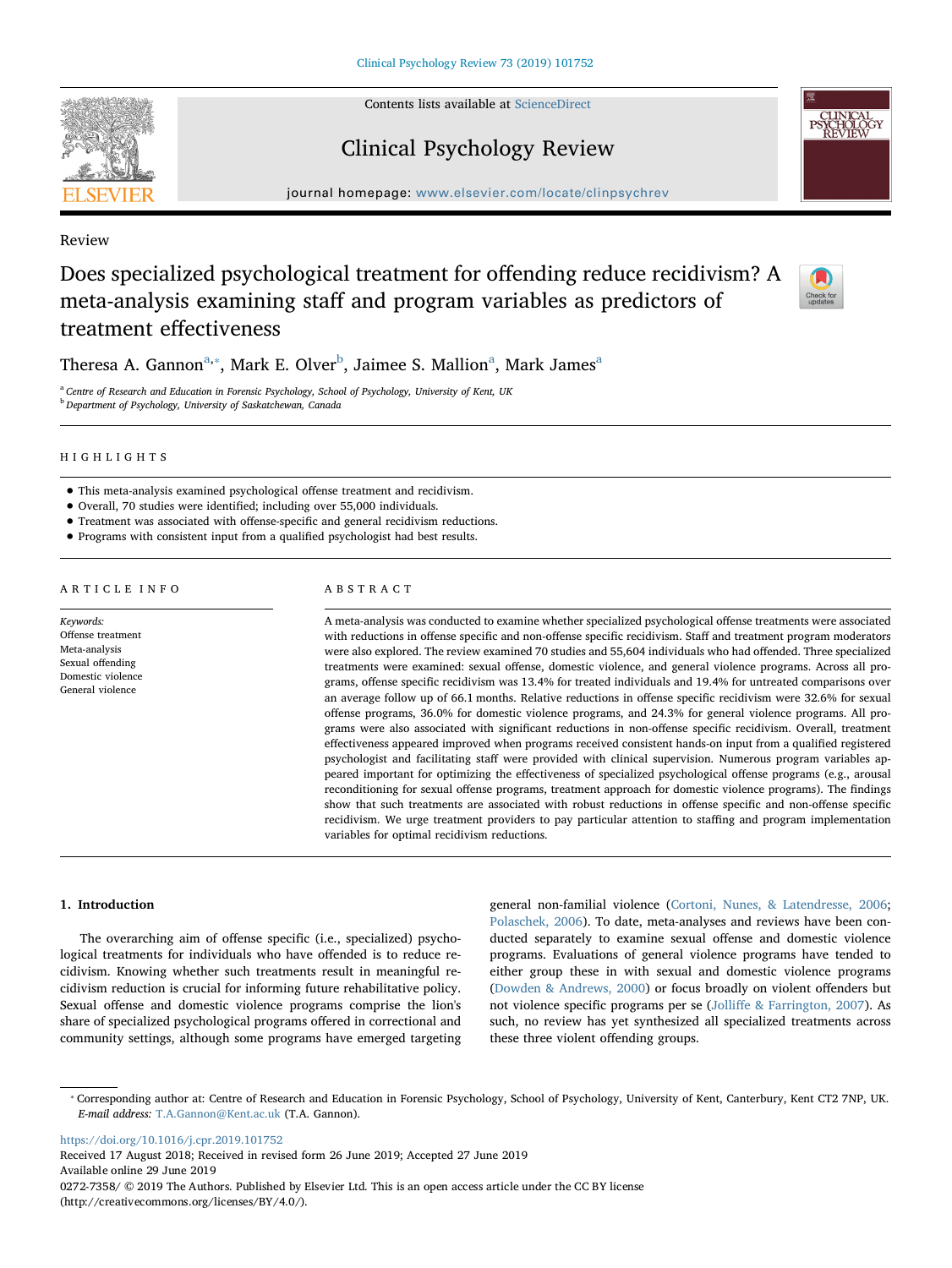#### 2. Sexual offending

Meta-analyses examining sexual offense programs appear to indicate some level of treatment effectiveness ([Alexander, 1999](#page-16-3); Gallagher, Wilson, Hirschfi[eld, Coggeshall, & MacKenzie, 1999](#page-16-4); [Hall,](#page-16-5) [1995;](#page-16-5) [Hanson et al., 2002;](#page-16-6) [Lösel & Schmucker, 2005;](#page-16-7) [Schmucker &](#page-17-1) [Lösel, 2015](#page-17-1)). The three most comprehensive meta-analyses to date are the best illustrations. [Hanson et al. \(2002\)](#page-16-6) examined 43 evaluations of specialized and non-specialized<sup>[1](#page-1-0)</sup> psychological treatment for adults and adolescents who had sexually offended  $(N = 9454)$  and found significant unweighted average reductions for sexual recidivism (12.3% treated vs. 16.8% untreated) and any general recidivism (27.9% treated vs. 39.2% untreated). Although few program variables were examined, Hanson et al. found that specialized treatments produced the best effects. Significant treatment effects were comparable across institutions and community settings.

[Lösel and Schmucker \(2005\)](#page-16-7) examined 69 treatment evaluations for individuals who had sexually offended  $(N = 22,181)$ —incorporating biological (e.g., castration) and psychological treatments as well as adult and adolescent clients—and found significant n-weighted relative reductions for sexual (11.1% treated vs. 17.5% untreated), violent (6.6% treated vs. 11.8% untreated), and any general recidivism (22.4% treated vs. 32.5% untreated). Biological treatments (vs. psychological) produced the strongest treatment effects, as did treatments specifically targeting sexual offenses. Of the psychological treatments, only CBT and behavioral approaches were effective. Quality of evaluation design did not moderate the results, although studies with smaller samples produced stronger overall effects. [Schmucker and Lösel \(2015\)](#page-17-1) later updated this meta-analysis, restricting the inclusion criteria to only the highest quality research designs (i.e., studies of at least quasi-experimental design with between-group equality; 27 studies,  $N = 10,387$ ). This time, biological treatments did not meet inclusion criteria, and nweighted treatment effects for recidivism, although significant, were notably smaller (sexual recidivism, 10.1% treated vs. 13.7% untreated; general recidivism, 32.6% treated vs. 41.2% untreated). In addition, only community programs (but not prison programs) significantly reduced sexual recidivism. Specialized psychological treatment targeting sexual offenses and treatment for adolescents also produced stronger effects, as did treatment that was individualized (rather than purely group based). Schmucker and Lösel's study represents the latest authoritative meta-analysis on psychological treatment for individuals who have sexually offended.

One large scale single study evaluation ( $N = 15,781$ ) published by [Mews, Di Bella, and Purver \(2017\)](#page-16-8) for the UK Ministry of Justice examined the "Core" sexual offense treatment program delivered to men across prisons in England and Wales from 2000 to 2012. [Mews et al.](#page-16-8) [\(2017\)](#page-16-8) propensity matched 87 variables to promote equivalence between the treated ( $N = 2562$ ) and untreated groups ( $N = 13,219$ ) and found that sexual recidivism for treated individuals increased by an absolute value of 2% and a relative value of 25% (10% treated vs. 8% untreated) over a mean 8.2-year follow-up. The sheer scale and apparent rigor of this individual study has cast significant international doubt on whether individuals who have sexually offended can be rehabilitated using specialized psychological programs (see [Forde, 2017](#page-16-9)). This is despite the fact that Mews et al.'s findings have not yet been incorporated into a meta-analysis.

# 3. Domestic violence

Several reviews and meta-analyses have been published that focus on treatment for domestic violence, each generating largely equivocal findings [\(Babcock, Green, & Robie, 2004;](#page-16-10) [Davis & Taylor, 1999](#page-16-11);

[Eckhardt et al., 2013;](#page-16-12) [Feder & Wilson, 2005](#page-16-13); [Sartin, Hansen, & Huss,](#page-17-2) [2006;](#page-17-2) [Smedslund, Dalsbø, Steiro, Winsvold, & Clench-Aas, 2007](#page-17-3)). In the first meta-analysis, [Babcock et al. \(2004\)](#page-16-10) reported a "small" treatment effect  $(d = 0.18)$  for studies using police reports as the recidivism outcome. However, they did not publish comparative weighted or unweighted reoffending rates and their study was not limited to specialized psychological treatment. A limited number of moderators were examined showing that, although results did not vary according to treatment approach (i.e., Duluth vs. CBT), experimental designs were associated with a slight reduction in treatment effects. This meta-analysis was relatively large  $(k = 22)$  but many comparison groups included treatment dropouts who hold unique risk characteristics that impact recidivism [\(Hanson et al., 2002;](#page-16-6) [Olver, Stockdale, & Wormith,](#page-17-4) [2011\)](#page-17-4). Two later published meta-analyses have been unable to establish treatment effectiveness for specialized domestic violence programs ([Feder & Wilson, 2005](#page-16-13); [Smedslund et al., 2007](#page-17-3)). [Feder and Wilson](#page-16-13) [\(2005\)](#page-16-13) limited their meta-analysis to court-mandated treatment programs in North America ( $k = 10$ ) and found a significant reduction in domestic violence recidivism for studies using some type of randomization, but no effects for those conducted without randomization. [Smedslund et al. \(2007\)](#page-17-3) focused their meta-analysis solely on treatments using CBT elements and randomized controlled designs. In this small meta-analysis of North American studies ( $k = 4$ ), Smedslund et al. concluded that findings were "inconsistent and heterogeneous" (p. 12). Given the difficulty researchers have had examining domestic violence program effectiveness, it is unsurprising that potential program and staffing moderators have not yet received attention. Further, no metaanalysis has examined how specialized domestic violence programs might impact recidivism more generally.

## 4. Staff and program variables

Researchers have typically focused on research design as a key factor hindering knowledge proliferation regarding treatment effectiveness ([Beech, Freemantle, Power, & Fisher, 2015;](#page-16-14) [Dennis et al., 2012](#page-16-15); [Hanson, Bourgon, Helmus, & Hodgson, 2009](#page-16-16); [Seto et al., 2008;](#page-17-5) [Walton](#page-17-6) [& Chou, 2015\)](#page-17-6). However, variables relating to the program and its implementation are also important ([Dowden & Andrews, 2004](#page-16-17); [Hoberman, 2016\)](#page-16-18).

Correctional policy makers experience huge pressures to provide effective specialized offense treatments on a large scale at low cost. This has resulted in a growing reliance on paraprofessionals—rather than qualified psychologists—to implement treatment [\(Forde, 2017;](#page-16-9) [Gannon](#page-16-19) [& Ward, 2014\)](#page-16-19). [Gannon and Ward \(2014\)](#page-16-19) hypothesized that programs facilitated by qualified psychologists should produce optimal outcomes. Their predictions centered on the premise that fully trained psychologists hold the level of expertise and associated clinical competencies necessary to expertly detect and respond to complex client need. Problems with treatment delivery may well have underpinned the disappointing results from the British Ministry of Justice sexual offense program evaluation ([Bullock, Bunce, & Dodds, 2017](#page-16-20); [Mews et al.,](#page-16-8) [2017\)](#page-16-8), since fully qualified psychologists were rarely involved in handson treatment. Yet, to our knowledge, this variable remains untested. Other staff variables such as the provision of facilitator clinical supervision [\(Bullock et al., 2017\)](#page-16-20) may also impact upon treatment effectiveness and, as a corollary to Gannon and Ward's predictions, whether or not supervising staff hold psychological expertise. However, again, these variables have not yet been formally tested.

Regarding program variables, meta-analyses show that adherence to the Risk, Need, and Responsivity (RNR) principles of correctional treatment [\(Andrews & Bonta, 2006, 2010a\)](#page-16-21) reduce many types of recidivism ([Andrews & Bonta, 2010b;](#page-16-22) [Babcock et al., 2004](#page-16-10); [Dowden](#page-16-1) & [Andrews, 2000](#page-16-1); [Hanson et al., 2009\)](#page-16-16). For psychological approaches, CBT appears to generate optimal recidivism reductions [\(Hanson et al.,](#page-16-6) [2002;](#page-16-6) [Lösel & Schmucker, 2005;](#page-16-7) [Schmucker & Lösel, 2008\)](#page-17-7) with the seeming exception of domestic violence programs ([Babcock et al., 2004](#page-16-10);

<span id="page-1-0"></span><sup>&</sup>lt;sup>1</sup> These are non-offense specific psychological treatments such as cognitive skills programs.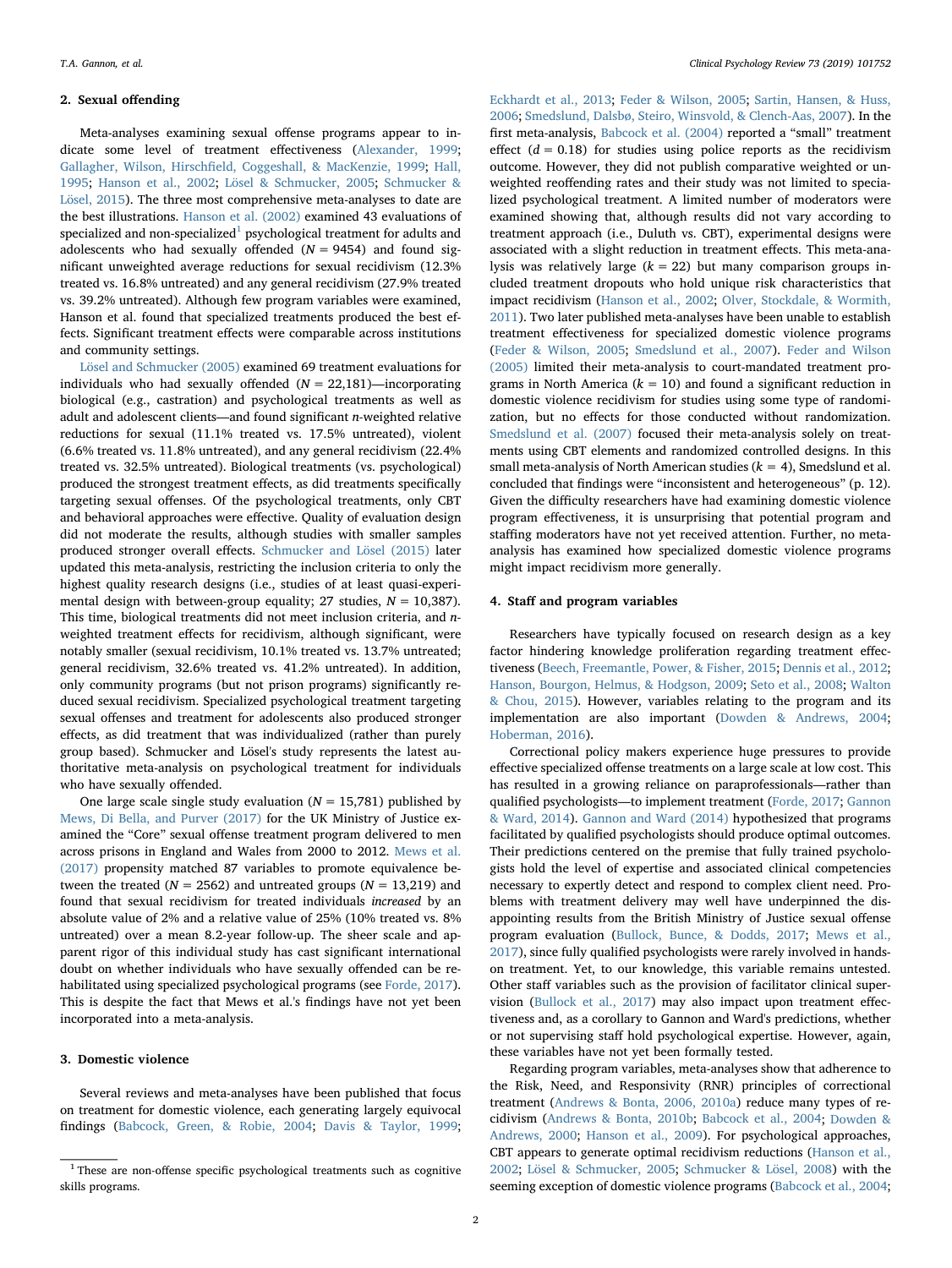[Smedslund et al., 2007](#page-17-3)). Other program variables—except for a small selection investigated in sexual offending ([Lösel & Schmucker, 2005](#page-16-7); [Schmucker & Lösel, 2015](#page-17-1))—have received less attention.

# 5. Meta-analysis need and open science framework preplanned hypotheses

Previous meta-analyses examining offense programs have focused on one single offense type and have often examined a mixture of specialized and non-specialized treatments. No previous work has synthesized specialized psychological offense treatments to examine their impact on both offense specific and non-offense specific recidivism. Our predefined hypotheses are publicly available via the Open Science Framework repository [\(https://osf.io/euv7t/\)](https://osf.io/euv7t/). We predict that individuals treated with a specialized psychological offense program (vs. comparison untreated individuals) will show reduced offense specific and non-offense specific recidivism. Based on the extant literature, we expect the largest recidivism effects to be associated with sexual offense (vs. domestic violence) programs. Previous meta-analyses have not examined the impact of staff variables—in particular qualified psychological input—as a moderator of recidivism outcomes. We examine this and predict that specialized psychological offense treatment facilitated by psychologists (vs. non-psychologists) will be associated with greater reductions in both offense specific and non-offense specific recidivism. In addition to these key hypotheses, we explore the effects of demographic variables, data source variables, treatment staff, and treatment program variables on both offense specific and non-offense specific recidivism.

# 6. Method

We report our method in line with the Meta-Analysis Reporting Standards (MARS), PRISMA [\(Moher, Liberati, Tetzla](#page-17-8)ff, & Altman, [2009\)](#page-17-8), and with our publicly available Open Science Framework study plan.

## 6.1. Study selection

We did not time limit publication or study completion dates when undertaking searches. However, we did limit searches to articles published in English. We electronically searched PsychINFO®, Web of Science™, ProQuest®, MEDLINE, Dissertation Abstracts International, the Cochrane Controlled Trials Register, the National Criminal Justice Reference Service, the UK Ministry of Justice, UK Home Office, Canada Correctional Services, New Zealand Correctional Services, the UK National Archives, and the National Police Library (UK). All keyword combinations used in our searches are available in our Open Science Framework study plan. We searched publication reference lists and sent requests to three international Listservs (Association for the Treatment of Sexual Abusers, Gender-based Research Network, National Organisation for the Treatment of Abusers) and one national Listserv (Division of Forensic Psychology Trainees, UK). We also sent individual e-mails to key researchers identified in our search strategy asking them to identify unpublished data. We concluded the search process on 1 February 2018; approximately 12 months following our first computerized search.

For inclusion, studies needed to (1) evaluate an offense specific (i.e., specialized) psychological treatment provided to adjudicated offenders, (2) examine recidivism as an outcome variable, (3) include a comparison group of adjudicated offenders who did not receive the specialized treatment in question (or comparable treatment)—and for whom recidivism was also examined, and (4) provide descriptive or inferential statistics adequate for effect size calculation. We excluded studies focusing on clients under 18 years since these clients have been associated with strongest treatment effects ([Schmucker & Lösel, 2015\)](#page-17-1), clients with learning disability or other cognitive impairment, or those committed to a mental health facility due to a significant mental disorder.<sup>[2](#page-2-0)</sup> We also excluded drink driving treatment evaluations since these programs are less usual within clinical-forensic settings. Where multiple studies described the same treatment outcome data or programme, the manuscript outlining the highest quality data and typically the largest and most representative sample was used for analysis.

# 6.2. Variables

We coded 27 predictor and outcome variables using over 80 categories. Variables were informed by previous offending behavior metaanalyses and research literature gaps. Key variable descriptions are provided below. For each variable, an unknown category was used to incorporate information that could not be classified using preexisting categories.

# 6.3. Predictors

# 6.3.1. Demographic variables

Age (closest available to time of institutional release); race; gender; offense type; and sample size N (treatment, comparison).

## 6.3.2. Data source variables

Year of publication or study completion; country of publication origin; type of publication (i.e., journal, government report, book chapter, thesis, presentation, unpublished).

#### 6.3.3. Treatment program variables

Facility setting (prison, community, special facility); therapeutic community (yes, no); primary treatment method used (CBT, Duluth, psychoeducation, behavioral, mixed); type of offense targeted in treatment (sexual, general violence, family violence); mode of treatment provision (group, individual, mixed); treatment format (closed, rolling); treatment length (hours); treatment site roll out (single site, multiple sites); polygraph usage (yes, no); treatment quality (Most promising [uses RNR or evidence based practice], Promising [uses some RNR or evidence based practice], Weaker [does not use RNR or evidence based practice]). For programs targeting sexual offending we also examined whether behavioral conditioning procedures had been used in an attempt to recondition inappropriate sexual arousal (yes, no).

#### 6.[3](#page-2-1).4. Treatment staff variables $3$

Presence of registered autonomous postgraduate psychologist in hands-on program provision (consistently present [i.e., always], inconsistently present [i.e., usually/sometimes present], or never present); facilitator supervision (yes, no); profession of individual(s) providing facilitator supervision (registered autonomous postgraduate psychologist, non-psychologist, or mixed).

## 6.4. Outcomes

#### 6.4.1. Recidivism variables

Recidivism source (conviction, arrests or charges, institutional re-cords, unofficial reports, self-report<sup>[4](#page-2-2)</sup>); recidivism type (sexual, domestic violence, and any violence or any general recidivism); recidivism follow

<span id="page-2-0"></span><sup>&</sup>lt;sup>2</sup> We did not exclude individuals relocated or committed to mental health facilities specifically to receive treatment for their offending or offense relevant disorder (e.g., pedophilia).

<span id="page-2-1"></span><sup>&</sup>lt;sup>3</sup> As outlined in our preregistration document, we also attempted to collect information on other key program and staff variables (e.g., number and type of staff facilitating treatment). However, we were unable to populate these variables sufficiently for analysis and so we do not describe them.

<span id="page-2-2"></span><sup>&</sup>lt;sup>4</sup> If a paper reported multiple recidivism types then we always took the conviction data since this offered us the highest level of assurance that a new offense had been committed.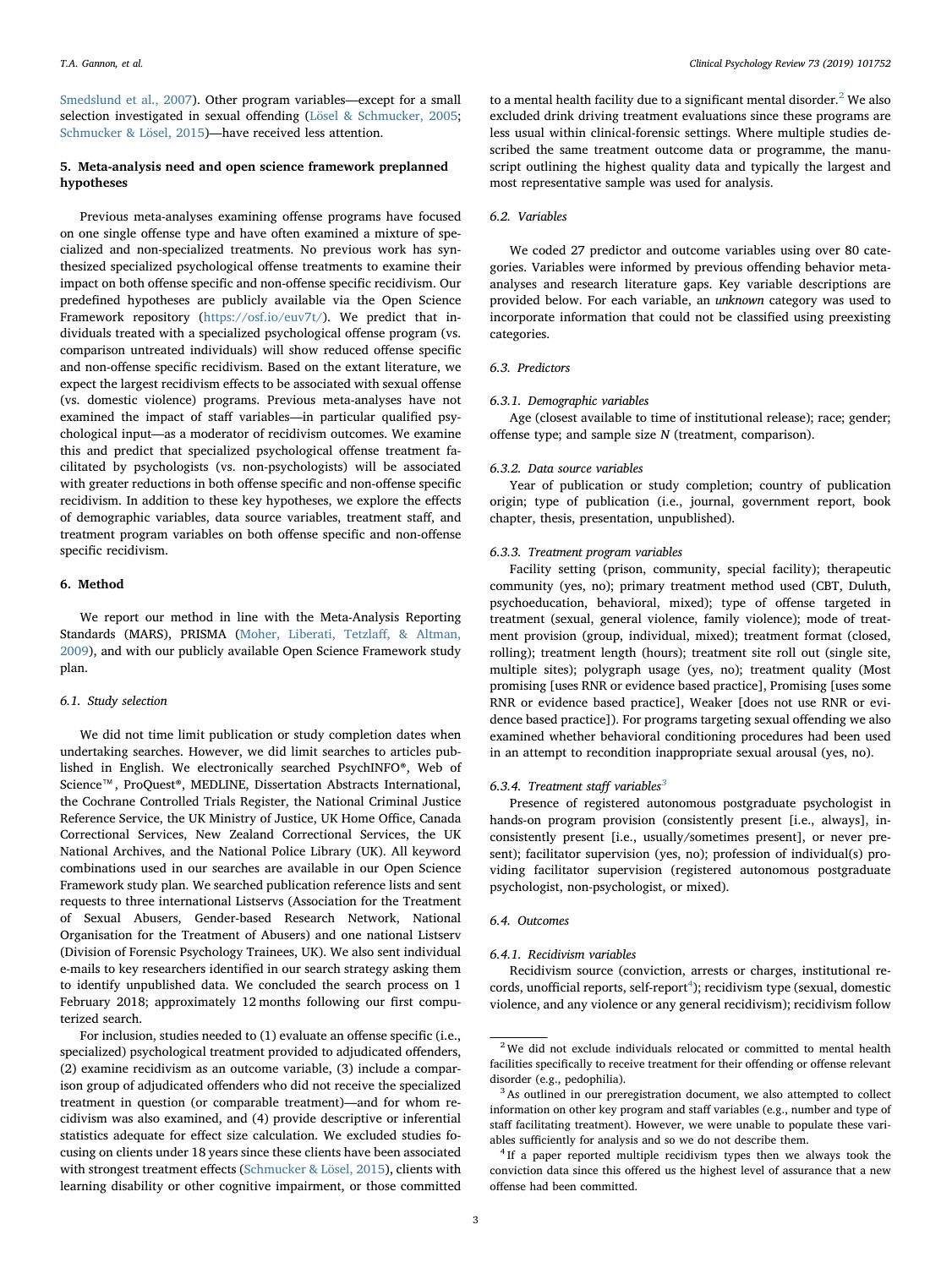up time (months); and recidivism/non-recidivism sample size ns (treatment, comparison).

# 6.4.2. Study quality variables

Matching of the control and treatment participants (yes, no); study design (randomized or not); and recidivism quality score<sup>[5](#page-3-0)</sup> (1 = very low quality [poor data source such as self-report and inadequate follow up time of one or less years],  $2 =$  low quality [uses either a poor data source such as self-report or inadequate follow up time of one or less years but not both], 3 = moderate quality [uses either a moderate data source such as arrests or charges or adequate follow up time of more than 1 year],  $4 =$  high quality [uses a moderate data source such as arrests or charges and adequate follow up time of more than 1 year],  $5 =$  very high quality [uses a high quality data source such as national conviction data and three or more years follow up]).

# 6.5. Study coding protocol and procedure

A coding protocol incorporating all variables described above was used to code each individual study. Studies were independently double coded and cross-checked by Theresa A. Gannon and Jaimee S. Mallion. Discrepancies stemmed from minor coding oversights and were resolved easily through discussion. When information was missing for key predictor and outcome categories, Theresa A. Gannon used electronic mail to make contact with either the corresponding manuscript author or, if that contact was unsuccessful, another co-author. At least two reminder emails were sent and when contact was unsuccessful, a follow up phone call was made. We attempted to contact the study author of all but three articles<sup>[6](#page-3-1)</sup> and obtained a response rate of 79% ( $n = 53$ ). Responding authors were not always able to provide all information requested due to job changes or significant time lapses. Categories were purposefully merged with other categories when they were underused prior to hypothesis testing. The final coding protocol is available, upon request, from the first author.

# 6.6. Effect size calculations

Odds Ratios (ORs) were computed for the treatment and comparison groups, comparing the ratio of recidivists to non-recidivists for each offense specific and non-offense specific recidivism type (i.e., sexual recidivism, domestic violence recidivism, general violence [combined sexual and nonsexual], or any general recidivism [all recidivism, violent and nonviolent, as a single outcome variable]). ORs were computed so that values below 1.0 indicated lower rates of recidivism for treatment, above 1.0 indicated higher rates of recidivism for treatment, and 1.0 indicated zero effect. We did not include studies that contained treatment drop-outs in the comparison group due to the higher recidivism rates associated with this group (see [Lösel & Schmucker, 2005](#page-16-7); [Olver et al., 2011\)](#page-17-4). Instead, we included all participants originally assigned to receive the offense specific treatment in the treatment group wherever possible (i.e., intent to treat analysis). This is likely to represent a more conservative test of the effects of specialized psychological offense treatment. All effect size calculations were electronically calculated by Mark E. Olver and seven studies (10%) were randomly selected and hand recalculated by Mark James. Overall, there was 100% agreement across the 13 effect sizes.

## 6.7. Effect size aggregation and analyses

ORs were aggregated to generate overall effect sizes with 95%

confidence intervals with both fixed and random effects models using Comprehensive Meta-Analysis 3.0. A minimum of  $k = 3$  studies was required to compute a meaningful effect size. Effect size heterogeneity across studies was examined using the  $Q$  test with associated  $p$  value ([Cochran, 1954\)](#page-16-23) and  $I^2$  statistic [\(Higgins, Thompson, Deeks, & Altman,](#page-16-24) [2003\)](#page-16-24). Analyses were conducted including outliers (defined as extreme values that contribute approximately 50% or more of the variability in effect size heterogeneity) and with outliers removed. Moderator variables were examined through aggregating effect sizes at different levels within moderators and examining the difference in effect size magnitude for a given moderator to ascertain the effects of these variables on recidivism outcomes. Publication bias was examined for each moderator variable that met the criteria for asymmetry testing proposed by [Ioannidis and Trikalinos \(2007\).](#page-16-25) Three sets of asymmetry testing were conducted: funnel plots of precision, trim and fill ([Duval & Tweedie,](#page-16-26) [2000\)](#page-16-26), and fail-safe N ([Rosenthal, 1979](#page-17-9)).

# 7. Results

As [Fig. 1](#page-4-0) shows, our searches initially identified 6633 articles of which 68 articles describing 70 studies met the full inclusion criteria. These studies described the recidivism of 55,604 offenders (22,321 treated, 33,283 comparison) from 70 independent samples. Studies originated from 39 peer reviewed journal articles, 6 theses/dissertations, 2 poster/presentations, 19 government reports, 1 book chapter, and 3 unpublished materials. Most studies had been published since 2000 ( $k = 43$ ), with some published in the 1990s ( $k = 22$ ) and 1980s  $(k = 5)$ . Overall, studies were judged to be of reasonable quality with 77.1%  $(k = 54)$  holding a recidivism quality score of high or very high. Only six studies used a randomized design (five examining domestic violence), and of the remaining studies just under one third  $(k = 20)$ used an appropriately matched treatment and comparison group (13 examining sexual offense programs, 4 domestic violence programs, and 3 general violence programs). Key variables are shown in [Table 1.](#page-5-0) Open access data is available from [http://dx.doi.org/10.17632/](http://dx.doi.org/10.17632/mvdw7xd9rb.2) [mvdw7xd9rb.2](http://dx.doi.org/10.17632/mvdw7xd9rb.2)

## 7.1. Offense specific recidivism

Across all program types (i.e., sexual, domestic violence, or general violence;  $k = 62<sup>7</sup>$  $k = 62<sup>7</sup>$  $k = 62<sup>7</sup>$ ), using an average follow up of 66.1 months, offense specific recidivism was significantly lower for individuals who received specialized treatment relative to those who had not  $(13.4\%$  [SD = 10.6] vs.  $19.4\%$  [SD = 14.4] respectively; unweighted means) in both the random (OR =  $0.65$ ,  $95\%$  CI = 0.57, 0.76) and fixed effect models  $(OR = 0.72, 95\% CI = 0.68, 0.76)$ . This represents an absolute decrease in recidivism of 6% and a relative decrease of 30.9%.

# 7.2. Sexual offending

[Table 2](#page-6-0) shows meta-analysis results for sexual recidivism. Readers should note that [Mews et al. \(2017\)](#page-16-8) was identified as an outlier for the bulk of analyses, featuring an extremely large sample size. For this reason, we report all findings with this study removed and included. Readers should also note that random effects models are less influenced by outliers than fixed effects models which weight effect sizes strictly by sample size; as such, random effects models were less impacted by inclusion of Mews et al.

Sexual offense programs ( $k = 44$ ) generated a stable and significant treatment effect regardless of whether random (OR = 0.64, 95%  $CI = 0.53, 0.76$  or fixed effects (OR = 0.65, 95%  $CI = 0.59, 0.72$ ) models were used. Similar to previous meta-analyses, significant sales and Bussière (1998).

<span id="page-3-0"></span>

<span id="page-3-1"></span> $^6\!$  In these cases, it was clear that contact would not produce the information required (e.g., the author specified in the article that this information was unobtainable).

<span id="page-3-2"></span> $7$  Overall  $k$  does not equal 70 because not all studies examined offense specific recidivism.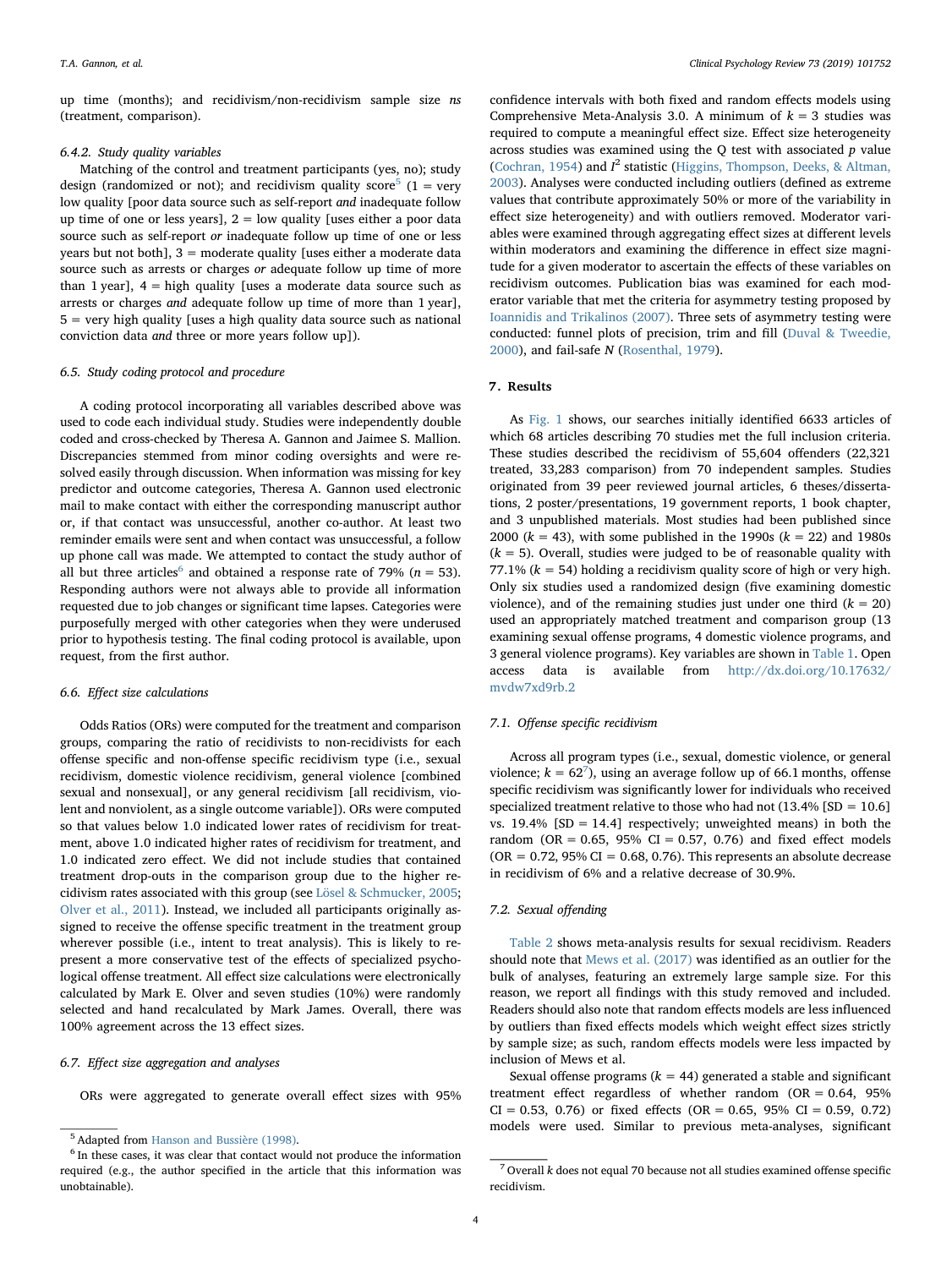<span id="page-4-0"></span>

Fig. 1. PRISMA Group (2009) flow diagram of article selection.  $\Psi =$  psychological. \*Exclusions of full text articles occurred for multiple reasons and so only the primary reason is documented here.

heterogeneity was present across studies ( $Qs = 118.75$ ,  $p < .001$ ). Over an average follow up time of  $76.2$  months (SD = 34.2), sexual recidivism was 9.5% for treated and 14.1% for untreated individuals (unweighted means). This represents an absolute decrease in recidivism of 4.6% and a relative decrease of 32.6%. While the [Mews et al. \(2017\)](#page-16-8) evaluation had a limited effect on the random effects model, it impacted the fixed effect model, which maintained significant, but smaller, associations with decreased sexual recidivism. We limit our moderator commentary below to key findings.

#### 7.2.1. Staff moderators

Treatment was most effective in reducing sexual recidivism when a qualified licensed psychologist was consistently present in treatment (vs. inconsistently present, unknown, or not present at all). This effect remained when [Mews et al. \(2017\)](#page-16-8) was included. Receiving supervision from other staff when facilitating treatment also led to better reductions in sexual redivism relative to supervision not being provided or its provision being unknown. This effect remained when Mews et al. was included in the random effects model but reduced in the fixed effects model. Supervision provided by psychologists held the best associations with reduced sexual recidivism. A  $k$  of 1 for non-psychologist provision made it impossible to draw adequate comparisons. However, provision by both psychologists and non psychologists appeared less effective (random effects model) or not effective (fixed effects model).

# 7.2.2. Treatment program moderators

All sexual offense treatment was CBT. There were larger reductions in sexual recidivism when treatment service quality was rated as promising or most promising relative to weaker services. The fixed effect for most promising programs ( $OR = 1.09$ ) was driven by the single large sample study of [Mews et al. \(2017\).](#page-16-8) The association between program intensity and outcome was not uniform, with treatment effects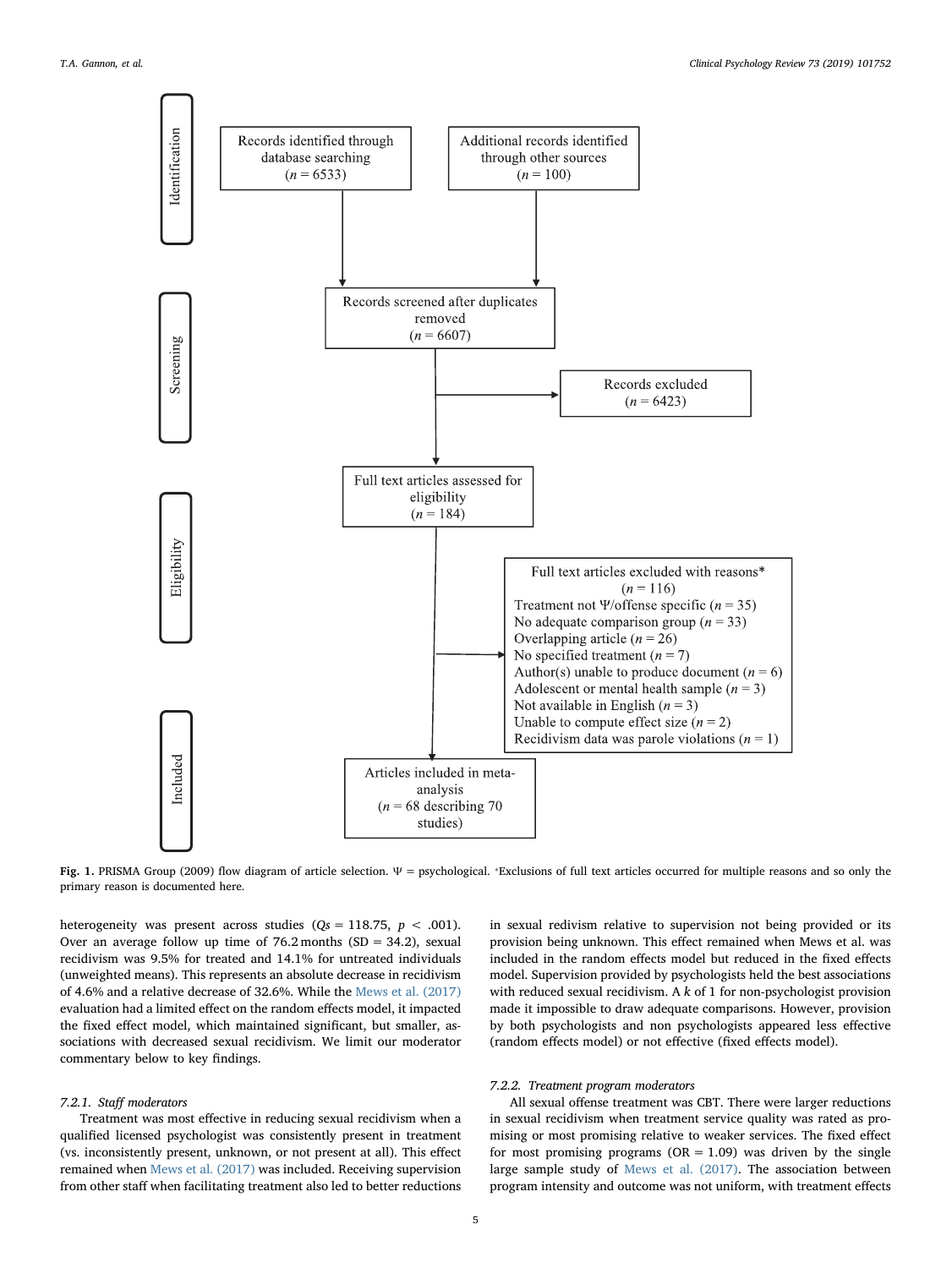<span id="page-5-0"></span>Summary table of demographic and descriptive variables for treatment outcome studies.

| Variable                                            | k              | $n$ or $M$ (SD) |
|-----------------------------------------------------|----------------|-----------------|
| Age (years)                                         | 51             | 35.1 (4.7)      |
| Racial ancestry                                     | 40             |                 |
| White                                               |                | 10,950          |
| Black                                               |                | 2863            |
| Indigenous                                          |                | 2323            |
| Hispanic                                            |                | 707             |
| Asian<br>Other                                      |                | 92<br>1600      |
| Unknown                                             |                | 111             |
| Program focus                                       |                |                 |
| Sexual offense                                      | 47             | 41,476          |
| Domestic violence                                   | 19             | 12,900          |
| Violent offending                                   | 4              | 1228            |
| Setting                                             |                |                 |
| Prison                                              | 27             |                 |
| Special facility (e.g., hospital)                   | 7              |                 |
| Community                                           | 36             |                 |
| Treatment approach<br><b>CBT</b>                    | 50             |                 |
| Duluth                                              | 6              |                 |
| Psychoeducational                                   | 5              |                 |
| Behavioral                                          | $\overline{2}$ |                 |
| Unknown                                             | 7              |                 |
| Modality                                            |                |                 |
| Group                                               | 39             |                 |
| Mixed                                               | 21             |                 |
| Individual                                          | $\mathbf{1}$   |                 |
| Unknown                                             | 9<br>51        |                 |
| Program length (hours)<br>Treatment service quality |                | 170.2 (171.5)   |
| Weaker                                              | 11             |                 |
| Promising                                           | 23             |                 |
| Most promising                                      | 14             |                 |
| Unknown                                             | 22             |                 |
| Psychologist present                                |                |                 |
| Inconsistent                                        | 28             |                 |
| Consistent                                          | 12             |                 |
| None/Unknown<br>Supervision provided                | 30             |                 |
| No                                                  | 2              |                 |
| Yes                                                 | 36             |                 |
| Unknown                                             | 32             |                 |
| Supervision provider                                |                |                 |
| Psychologist                                        | 22             |                 |
| Non-psychologist                                    | 3              |                 |
| Psychologists and non-psychologists                 | 8              |                 |
| Unknown<br>Staff delivery                           | 37             |                 |
| Individually facilitated                            | 11             |                 |
| Co-facilitated                                      | 28             |                 |
| Mixed                                               | $\mathbf{1}$   |                 |
| Unknown                                             | 30             |                 |
| Matched control group                               |                |                 |
| Yes                                                 | 21             |                 |
| No                                                  | 49             |                 |
| Randomized design                                   | 6              |                 |
| Recidivism quality score<br>Very high quality       | 21             |                 |
| High quality                                        | 33             |                 |
| Moderate quality                                    | 12             |                 |
| Low quality                                         | 2              |                 |
| Very low quality                                    | $\mathbf{1}$   |                 |
| Unknown                                             | $\mathbf{1}$   |                 |
| Publication source                                  |                |                 |
| Journal article                                     | 39             |                 |
| Government report                                   | 19             |                 |
| Theses/dissertation<br>Unpublished materials        | 6<br>3         |                 |
| Poster/presentation                                 | $\overline{2}$ |                 |
| Book chapter                                        | $\mathbf{1}$   |                 |
| Country                                             |                |                 |
| <b>USA</b>                                          | 32             |                 |
| Canada                                              | 17             |                 |
|                                                     |                |                 |

|  | Table 1 (continued) |
|--|---------------------|
|--|---------------------|

| Variable                | k  | $n$ or $M(SD)$ |
|-------------------------|----|----------------|
| UK                      | 8  |                |
| New Zealand             | 6  |                |
| Australia               | 4  |                |
| Israel                  | 1  |                |
| Netherlands             | 1  |                |
| Taiwan                  | 1  |                |
| Follow-up time (months) | 30 | 67.6 (36.0)    |

generally observed across programs of various lengths, although 100–200 h programs (with and without Mews et al.) generated smaller effects. Treatment across institutions and the community produced comparable sexual recidivism reductions. When Mews et al. was included within institutional settings, however, community programs generated comparably larger effects.

Group-based treatment, rather than mixed group and individual treament, produced the greatest reductions in sexual recidivism except, again, when [Mews et al. \(2017\)](#page-16-8) was adjusted for in the fixed effects model. Relatively larger treatment effects were observed for programs that incorporated some form of arousal reconditioning (vs. none or unknown). Programs that incorporated polygraph use (vs. those that did not or its use was unknown) produced less convincing recidivism reductions; the fixed effects model for polygraph absent programs  $(OR = 0.96)$  was driven by Mews et al. Finally, programs provided in New Zealand or Australia and Canada produced substantial reductions in sexual recidivism relative to other countries. One in four of these programs was characterized by consistent psychologist input.

# 7.2.3. Study quality moderators

With the exception of studies rated fair-moderate  $(k < 3)$  studies rated as high or very high on recidivism quality were associated with robust recidivism reductions (OR range 0.61–0.66). The fixed effects model with [Mews et al. \(2017\)](#page-16-8) included was the only exception. Studies that employed matching criteria produced less superior, yet significant, reductions in sexual recidivism. Again, the addition of Mews et al. in the fixed effects model was the only exception.

# 7.3. Domestic violence

Domestic violence programs  $(k = 14)$  generated a significant treatment effect regardless of whether random (OR =  $0.65$ , 95% CI = 0.44, 0.97) or fixed effects (OR =  $0.61$ , 95% CI = 0.56, 0.68) models were used, with significant heterogeneity across studies  $(Qs = 72.84,$  $p < .001$ ). Over an average 62-month follow-up, domestic violence recidivism was  $15.5\%$  (SD = 8.4) for individuals who received treatment and  $24.2\%$  (SD = 16.0) for untreated comparisons (unweighted means). This represents an absolute decrease in recidivism of 8.7% and a relative decrease of 36.0%.

#### 7.3.1. Staff moderators

As shown in [Table 3,](#page-8-0) ks were < 3 for many staff variables. Similar to sexual offense programs, however, domestic violence treatment appeared most effective when a qualified psychologist was consistently present (vs. inconsistently present, unknown, or not present at all). The exception was the fixed effects model for consistant psychologist presence driven by a single large sample study ([Dutton, Bodnarchuk,](#page-16-28) [Kropp, Hart, & Oglo](#page-16-28)ff, 1997). Receiving supervision from other staff when facilitating treatment for domestic violence perpetrators also appeared important in reducing domestic violence recidivism (vs. supervision not being provided or its provision unknown). The relative effects of various professions providing supervision was unclear, however, due to the large number of studies for which supervisor profession remained unknown.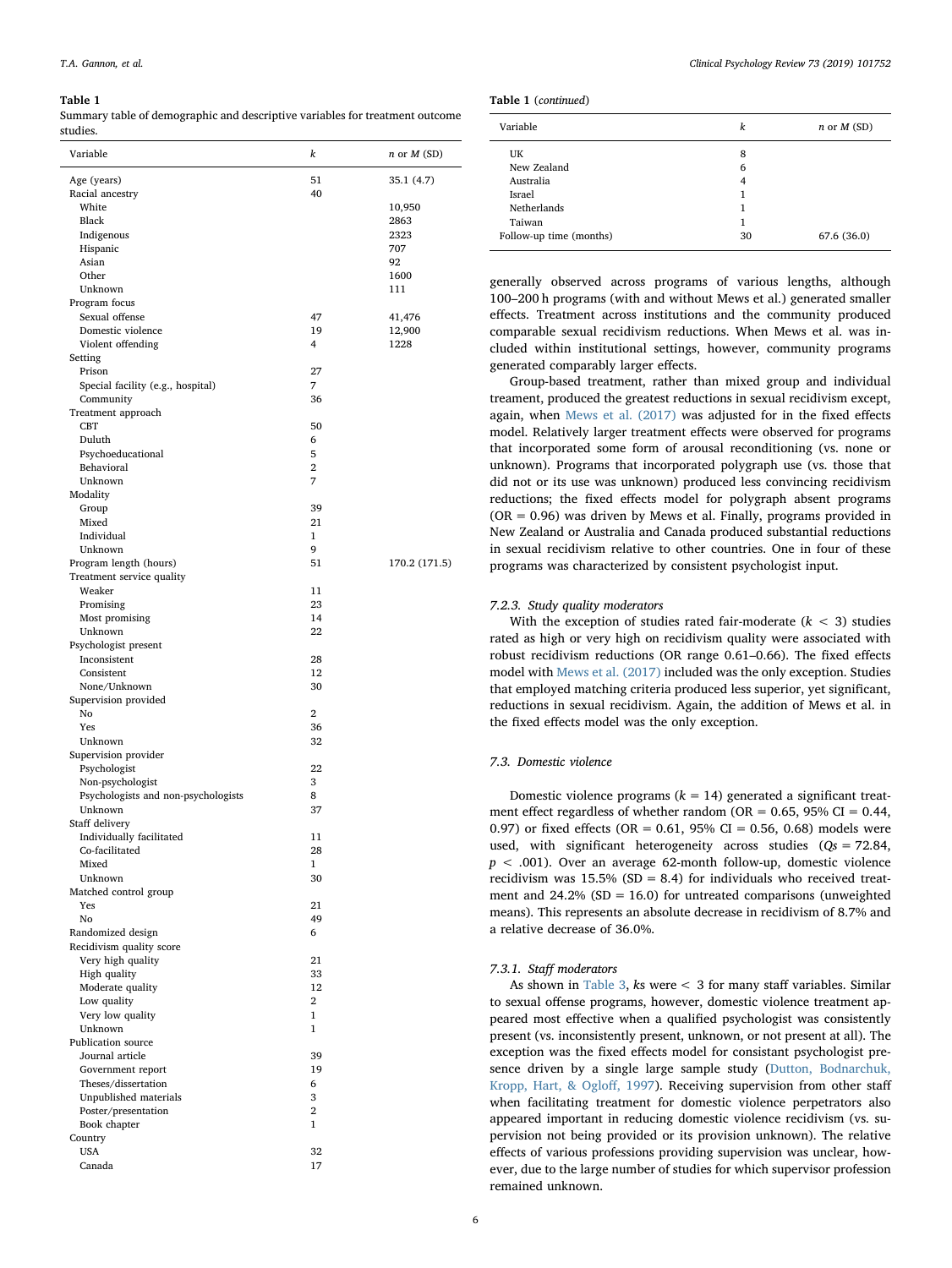<span id="page-6-0"></span>Sexual offense specific programs: associations with reductions in sexual recidivism.

| Moderator                                    | Random       |                          | Fixed        |                          | Q                       | $I^2$          | $\boldsymbol{n}$ | $\boldsymbol{k}$  |
|----------------------------------------------|--------------|--------------------------|--------------|--------------------------|-------------------------|----------------|------------------|-------------------|
|                                              | <b>OR</b>    | 95% CI                   | <b>OR</b>    | 95% CI                   |                         |                |                  |                   |
| Overall                                      | 0.64         | 0.53, 0.76               | 0.65         | 0.59, 0.72               | 118.75***               | 64.63          | 25,521           | 43                |
| With outlier                                 | 0.66         | 0.54, 0.80               | 0.84         | 0.77, 0.91               | 203.74***               | 78.90          | 41,291           | 44                |
| Psychologist present                         |              |                          |              |                          |                         |                |                  |                   |
| Inconsistent                                 | 0.71         | 0.55, 0.90               | 0.72         | 0.64, 0.82               | 62.56***                | 69.63          | 12,996           | 20                |
| With outlier<br>Consistent                   | 0.74<br>0.43 | 0.57, 0.97<br>0.23, 0.81 | 0.97<br>0.42 | 0.88, 1.06<br>0.32, 0.55 | 117.78***<br>$26.53***$ | 83.02<br>77.38 | 28,766<br>2875   | 21<br>7           |
| None or unknown                              | 0.64         | 0.52, 0.78               | 0.63         | 0.52, 0.77               | 16.14                   | 7.03           | 9650             | 16                |
| Supervision provided                         |              |                          |              |                          |                         |                |                  |                   |
| Yes                                          | 0.56         | 0.43, 0.73               | 0.61         | 0.54, 0.68               | 82.38***                | 74.51          | 14,011           | 22                |
| With outlier                                 | 0.59         | 0.44, 0.79               | 0.87         | 0.79, 0.95               | 168.22***               | 86.92          | 29,781           | 23                |
| None or unknown                              | 0.74         | 0.59, 0.93               | 0.74         | 0.63, 0.87               | 32.72*                  | 38.88          | 11,510           | 21                |
| Supervision provider                         |              |                          |              |                          |                         |                |                  |                   |
| Psychologist                                 | 0.54         | 0.40, 0.73               | 0.52         | 0.44, 0.60               | 55.35***                | 71.09          | 10,486           | 17                |
| Non-psychologist                             | 0.28         | 0.07, 1.07               | 0.28         | 0.07, 1.07               | 0.00                    | 0.00           | 173              | $\mathbf{1}$      |
| Psychologist and non-psychologist<br>Unknown | 0.80<br>0.81 | 0.46, 1.42<br>0.65, 1.02 | 1.17<br>0.83 | 1.04, 1.21<br>0.71, 0.96 | 40.41***<br>29.13*      | 90.10<br>45.08 | 18,989<br>10,800 | $\mathbf 5$<br>17 |
| Staff delivery                               |              |                          |              |                          |                         |                |                  |                   |
| Individually facilitated                     | 0.56         | 0.35, 0.91               | 0.58         | 0.48, 0.71               | 42.91***                | 81.36          | 4554             | 9                 |
| Co-facilitated                               | 0.54         | 0.37, 0.77               | 0.63         | 0.51, 0.77               | 30.88***                | 64.38          | 6022             | 12                |
| With outlier                                 | 0.59         | 0.38, 0.89               | 1.10         | 0.98, 1.23               | 77.75***                | 84.57          | 21,792           | 13                |
| Unknown                                      | 0.73         | 0.59, 0.91               | 0.70         | 0.61, 0.80               | 42.42**                 | 50.49          | 14,945           | 22                |
| Service quality                              |              |                          |              |                          |                         |                |                  |                   |
| Weaker                                       | 0.76         | 0.56, 1.04               | 0.73         | 0.60, 0.89               | 5.91                    | 32.26          | 5612             | 5                 |
| Promising                                    | 0.56         | 0.40, 0.79               | 0.64         | 0.53, 0.77               | 39.37***                | 64.44          | 5935             | 15                |
| Most promising                               | 0.57         | 0.35, 0.93               | 0.54         | 0.43, 0.67               | $31.62***$              | 77.86          | 10,501           | 8                 |
| With outlier                                 | 0.66         | 0.38, 1.14               | 1.09         | 0.96, 1.23               | 88.81***                | 90.99          | 26,271           | 9                 |
| Unknown                                      | 0.72         | 0.53, 0.99               | 0.69         | 0.58, 0.83               | 37.12***                | 62.28          | 10,025           | 15                |
| Program intensity<br>100 <sub>h</sub>        | 0.45         | 0.22, 0.93               | 0.68         | 0.49, 0.94               | 15.57**                 | 67.88          | 1471             | 6                 |
| $100 - 200$ h                                | 0.75         | 0.48, 1.19               | 0.80         | 0.66, 0.98               | 38.17***                | 79.04          | 6348             | 9                 |
| With outlier                                 | 0.82         | 0.54, 1.24               | 1.19         | 1.06, 1.34               | 62.38***                | 85.57          | 22,118           | 10                |
| 200-300h                                     | 0.41         | 0.24, 0.71               | 0.37         | 0.26, 0.54               | 5.78                    | 48.09          | 1158             | $\overline{4}$    |
| $300 + hours$                                | 0.54         | 0.35, 0.83               | 0.57         | 0.48, 0.68               | 23.00***                | 73.91          | 4954             | 7                 |
| Therapeutic community                        |              |                          |              |                          |                         |                |                  |                   |
| No                                           | 0.69         | 0.54, 0.89               | 0.71         | 0.62, 0.82               | 52.32***                | 57.95          | 11,254           | 23                |
| With outlier                                 | 0.73         | 0.55, 0.96               | 1.03         | 0.93, 1.14               | 100.93***               | 77.21          | 27,024           | 24                |
| Yes                                          | 0.57         | 0.33, 0.98               | 0.67         | 0.56, 0.80               | 25.84***                | 84.52          | 4322             | 5                 |
| Unknown                                      | 0.54         | 0.41, 0.71               | 0.52         | 0.43, 0.63               | 25.34*                  | 48.70          | 9679             | 14                |
| Setting<br>Institution                       | 0.67         | 0.52, 0.85               | 0.65         | 0.58, 0.73               | 87.44***                | 72.55          | 14,224           | 25                |
| With outlier                                 | 0.70         | 0.54, 0.92               | 0.89         | 0.82, 0.98               | 163.55***               | 84.71          | 29,995           | 26                |
| Community                                    | 0.61         | 0.47, 0.79               | 0.66         | 0.56, 0.79               | $31.26*$                | 45.61          | 11,296           | 18                |
| Modality                                     |              |                          |              |                          |                         |                |                  |                   |
| Group                                        | 0.47         | 0.34, 0.66               | 0.47         | 0.40, 0.56               | 47.03***                | 70.23          | 8826             | 15                |
| With outlier                                 | 0.51         | 0.33, 0.79               | 0.93         | 0.83, 1.04               | 143.96***               | 89.58          | 24,596           | 16                |
| Mixed                                        | 0.79         | 0.62, 1.02               | 0.78         | 0.69, 0.89               | 44.11***                | 61.46          | 8602             | 18                |
| Unknown                                      | 0.66         | 0.52, 0.83               | 0.66         | 0.52, 0.83               | 6.98                    | 0.00           | 7961             | 9                 |
| Program format                               |              |                          |              |                          |                         |                |                  |                   |
| Rolling group                                | 0.54         | 0.35, 0.86               | 0.66         | 0.56, 0.78               | 33.47***                | 79.08          | 4711             | 8                 |
| Closed group<br>With outlier                 | 0.59<br>0.64 | 0.40, 0.85<br>0.42, 0.99 | 0.59<br>1.07 | 0.48, 0.72<br>0.95, 1.20 | 36.40***<br>91.32***    | 69.78<br>86.86 | 7257<br>23,027   | 12<br>13          |
| Unknown                                      | 0.67         | 0.54, 0.85               | 0.66         | 0.57, 0.77               | 39.47**                 | 49.33          | 12,953           | 21                |
| Program roll out                             |              |                          |              |                          |                         |                |                  |                   |
| Single site                                  | 0.60         | 0.45, 0.81               | 0.58         | 0.50, 0.67               | 85.32***                | 73.04          | 8787             | 24                |
| Multiple site                                | 0.66         | 0.50, 0.87               | 0.67         | 0.56, 0.81               | 5.86                    | 31.75          | 6209             | 5                 |
| With outlier                                 | 0.77         | 0.48, 1.23               | 1.10         | 0.98, 1.24               | 48.32***                | 89.65          | 21,979           | 6                 |
| Unknown                                      | 0.73         | 0.57, 0.93               | 0.76         | 0.64, 0.90               | 22.18                   | 41.40          | 10,525           | 14                |
| Arousal conditioning                         |              |                          |              |                          |                         |                |                  |                   |
| No                                           | 0.73         | 0.37, 1.46               | 0.82         | 0.55, 1.23               | 7.14                    | 57.97          | 3063             | $\overline{4}$    |
| With outlier                                 | 0.92         | 0.53, 1.59               | 1.39         | 1.21, 1.59               | 14.42**                 | 72.27          | 18,833           | 5                 |
| Yes<br>Unknown                               | 0.57<br>0.73 | 0.44, 0.74<br>0.59, 0.91 | 0.62<br>0.73 | 0.55, 0.69<br>0.60, 0.88 | 89.42***<br>18.76*      | 75.39<br>20.05 | 11,753<br>10,705 | 23<br>16          |
| Polygraph                                    |              |                          |              |                          |                         |                |                  |                   |
| No                                           | 0.61         | 0.46, 0.81               | 0.66         | 0.57, 0.75               | 82.11***                | 73.21          | 11,666           | 23                |
| With outlier                                 | 0.64         | 0.47, 0.87               | 0.96         | 0.87, 1.06               | 145.86***               | 84.23          | 27,436           | 24                |
| Yes                                          | 0.89         | 0.62, 1.29               | 0.77         | 0.64, 0.94               | 10.12                   | 50.61          | 4200             | 6                 |
| Unknown                                      | 0.56         | 0.44, 0.72               | 0.55         | 0.46, 0.67               | 20.43                   | 36.36          | 9655             | 14                |
| Country of program                           |              |                          |              |                          |                         |                |                  |                   |
| United Kingdom                               | 0.62         | 0.37, 1.04               | 0.68         | 0.45, 1.02               | 5.07                    | 21.17          | 3304             | 5                 |
| With outlier                                 | 0.75         | 0.42, 1.35               | 1.36         | 1.19, 1.56               | 17.38**                 | 71.23          | 19,074           | 6                 |
| <b>United States</b>                         | 0.79         | 0.65, 0.96               | 0.78         | 0.69, 0.88               | 35.02*                  | 42.89          | 15,173           | 21                |
| Canada                                       | 0.50         | 0.33, 0.76               | 0.50         | 0.41, 0.60               | 36.62***                | 75.42          | 4359             | 10                |

(continued on next page)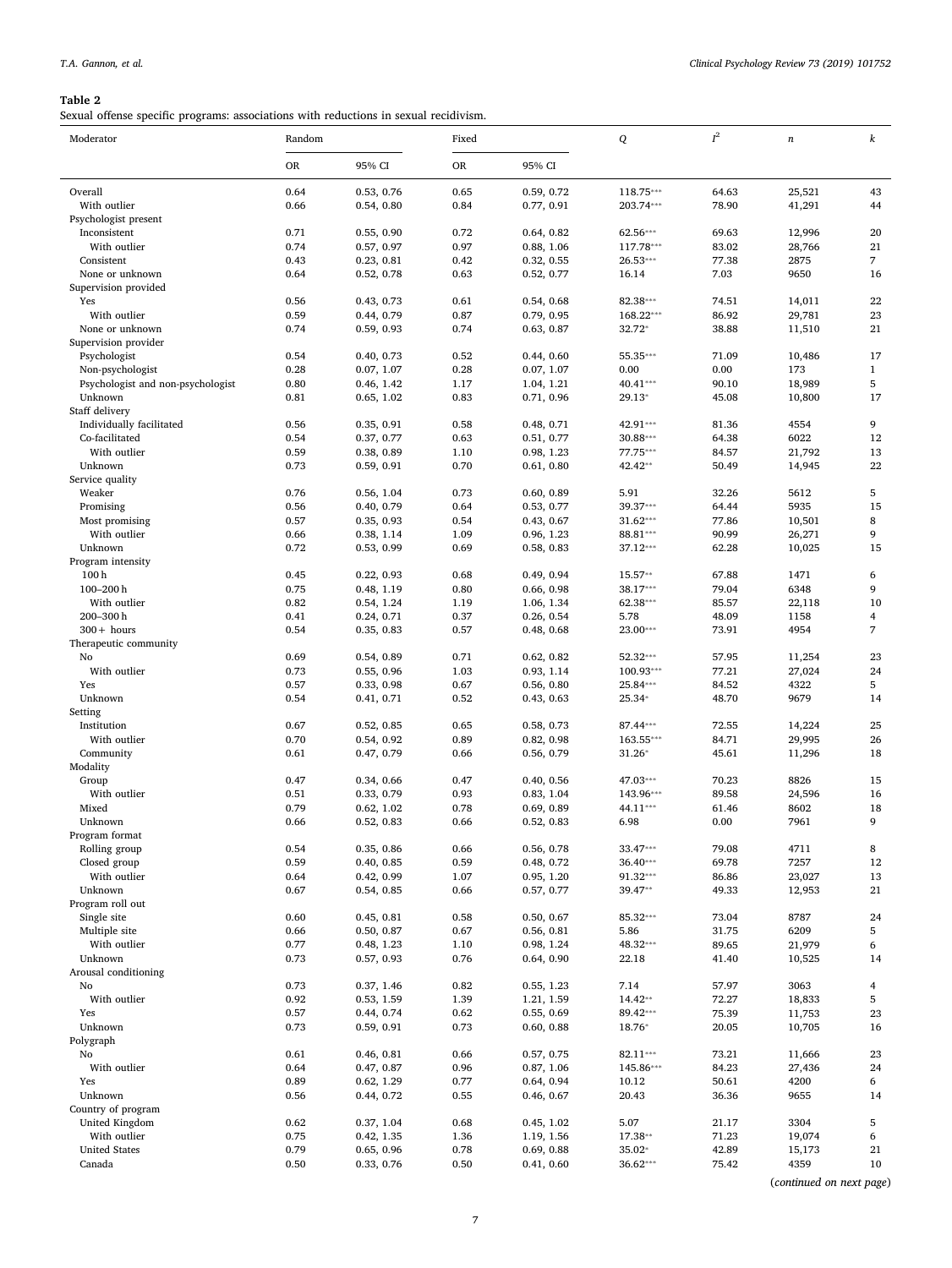#### Table 2 (continued)

| Moderator             | Random<br>Fixed |            |           | Q          | $I^2$     | $\it n$ | k      |                |
|-----------------------|-----------------|------------|-----------|------------|-----------|---------|--------|----------------|
|                       | <b>OR</b>       | 95% CI     | <b>OR</b> | 95% CI     |           |         |        |                |
| New Zealand/Australia | 0.39            | 0.27, 0.55 | 0.38      | 0.28, 0.51 | 6.52      | 23.34   | 2419   | 6              |
| Other international   | 1.75            | 0.88, 3.46 | 1.75      | 0.88, 3.46 | 0.00      | 0.00    | 266    |                |
| Recidivism quality    |                 |            |           |            |           |         |        |                |
| Fair-moderate         | 1.54            | 0.71, 3.36 | 1.54      | 0.71, 3.36 | 0.20      | 0.00    | 293    | $\overline{2}$ |
| High                  | 0.61            | 0.48, 0.78 | 0.66      | 0.58, 0.76 | 66.77***  | 65.56   | 15,712 | 24             |
| Very high             | 0.61            | 0.47, 0.80 | 0.62      | 0.54, 0.71 | 44.79***  | 66.51   | 9230   | 16             |
| With outlier          | 0.66            | 0.47, 0.92 | 0.94      | 0.85, 1.04 | 116.85*** | 86.31   | 25,000 | 17             |
| Matching employed     |                 |            |           |            |           |         |        |                |
| No                    | 0.59            | 0.48, 0.74 | 0.58      | 0.52, 0.66 | 82.33***  | 63.56   | 17,041 | 31             |
| Yes                   | 0.76            | 0.57, 1.02 | 0.78      | 0.67, 0.91 | $28.11**$ | 60.87   | 8480   | 12             |
| With outlier          | 0.82            | 0.59, 1.13 | 1.09      | 0.98, 1.21 | 63.80***  | 81.19   | 24,250 | 13             |
| Year of study         |                 |            |           |            |           |         |        |                |
| 1980s                 | 0.69            | 0.24, 2.03 | 0.60      | 0.32, 1.12 | 5.19      | 61.48   | 386    | 3              |
| 1990s                 | 0.64            | 0.49, 0.83 | 0.64      | 0.52, 0.79 | 15.51     | 22.65   | 5532   | 13             |
| 2000s                 | 0.62            | 0.47, 0.80 | 0.65      | 0.58, 0.74 | 64.31***  | 73.57   | 15,075 | 18             |
| 2010s                 | 0.68            | 0.42, 1.10 | 0.68      | 0.54, 0.85 | 33.49***  | 76.12   | 4528   | 9              |
| With outlier          | 0.75            | 0.47, 1.21 | 1.18      | 1.04, 1.33 | 65.80***  | 86.32   | 20,298 | 10             |

Note. CIs that do not include zero are statistically significant ( $p < .05$ ). All programs were CBT. Effect sizes  $n < 3$  should be interpreted cautiously. \*\*\*  $p < .001$ , \*\*  $p < .01$ , and \*  $p < .05$ .

# 7.3.2. Treatment program moderators

All domestic violence programs were provided in groups, mostly closed in format ( $k = 9$ ), almost exclusively community based ( $k = 13$ ), and of short duration (i.e.,  $< 100$  h;  $k = 13$ ). In addition, none involved therapeutic communities; likely because treatment was largely community based. Interestingly, the association between program quality and domestic violence recidivism ran counter to that for sexual offense programs. The fixed effect for promising programs was driven by a single large sample study with a positive treatment effect (Bloomfi[eld & Dixon, 2015](#page-16-29)). However, the random effects reduced the impact of this study on the overall effect. The so-called "weaker" programs, which tended to feature education based groups, generated strong treatment effects, accounting for large reductions in domestic violence recidivism (ORs 0.23 random, 0.28 fixed). CBT treatment methods did not produce convincing reductions in domestic violence recidivism. However, the Duluth model—which itself is a pro-feminist yet also CBT-based program—and psychoeducational models both produced robust reductions in domestic violence recidivism. Programs provided in one location, as opposed to multiple locations, were most effective in reducing domestic violence recidivism.

#### 7.3.3. Study quality moderators

Variations on recidivism quality score were difficult to interpret due to small  $k$  in the poor and very high categories. However, studies rated moderate and high were associated with comparably robust reductions in domestic violence. The random effects OR for the high category was driven by [Dutton et al. \(1997\)](#page-16-28). Only one study employed matching criteria making interpretation of this variable difficult. Since four studies employed a randomized design, however, we were able to examine ORs for studies with and without this feature. Both studies that employed randomization and studies that did not employ randomization were associated with robust reductions in domestic violence although randomization was associated with weaker ORs.

# 7.4. Violence

Programs targetting general violence comprised only a small subcategory of studies  $(k = 4)$  and so we could not examine staff or treatment program moderators. However, a stable and significant treatment effect was found regardless of whether random ( $OR = 0.60$ , 95% CI = 0.46, 0.79) or fixed effects (OR = 0.60, 95% CI = 0.46, 0.79) models were used with almost negligible study effect size heterogeneity  $(Q = 1.74, ns)$ . Over an average follow up of 25.0 months (SD = 15.1),

general violence recidivism was 29.0% for treated and 38.3% for untreated individuals (unweighted means; absolute decrease 9.3%; relative decrease 24.3%).

#### 7.5. Non-offense specific recidivism

#### 7.5.1. Any violent recidivism

We examined the overall ability of all specialized programs (i.e., sexual, domestic violence, or general violence) to reduce any form of violent recidivism, operationalized as a single outcome variable that included both sexual and nonsexual violence, where this information was available ( $k = 33$ ; see [Table 4](#page-9-0)). Programs produced a significant reduction in violence in the random ( $OR = 0.56$ ,  $95\%$  CI = 0.46, 0.68) and fixed effects (OR =  $0.75$ , 95% CI = 0.70, 0.79) models with significant heterogeneity ( $Q = 186.95$ ,  $p < .001$ ). Across programs, over an average follow up time of 65.4 months  $(SD = 35.3)$ , general violence recidivism was 14.4% for treated and 21.6% for untreated individuals (unweighted means), corresponding to an absolute decrease in recidivism of 7.2% and relative decrease of 33.3%. When effects were disaggregated across each of the three program types, similar OR magnitudes were observed, with a little more variation observed for sexual offense programs.

7.5.1.1. Staff, treatment, and study quality moderators. Consistent with findings for offense specific recidivism, facilitator input from a qualified psychologist produced superior reductions in violence relative to inconsistent psychological facilitator input. It is unclear what produced the superior ORs noted for the none or unknown category. Reductions in general violence across programs did not appear to be substantively impacted by whether staff supervision was provided. However, when psychologists and non-psychologists provided supervision on the same program, treatment effectiveness diminished substantially. Treatment effects were found across the various levels of service quality although programs classified as most promising were associated with the best violence reductions, except when [Mews et al.](#page-16-8) [\(2017\)](#page-16-8) was entered in the fixed effects model. Treatment effects were also found across the various levels of treatment intensity although programs of lower intensity (< 100 h) appeared slightly less effective than higher intensity programs. Treatment that was group-based, rather than a mixture of group and individual modalities, produced the greatest reductions in violent recidivism, except when Mews et al. was entered into the fixed effects model. Programs administered at one treatment site also appeared slightly more effective than treatments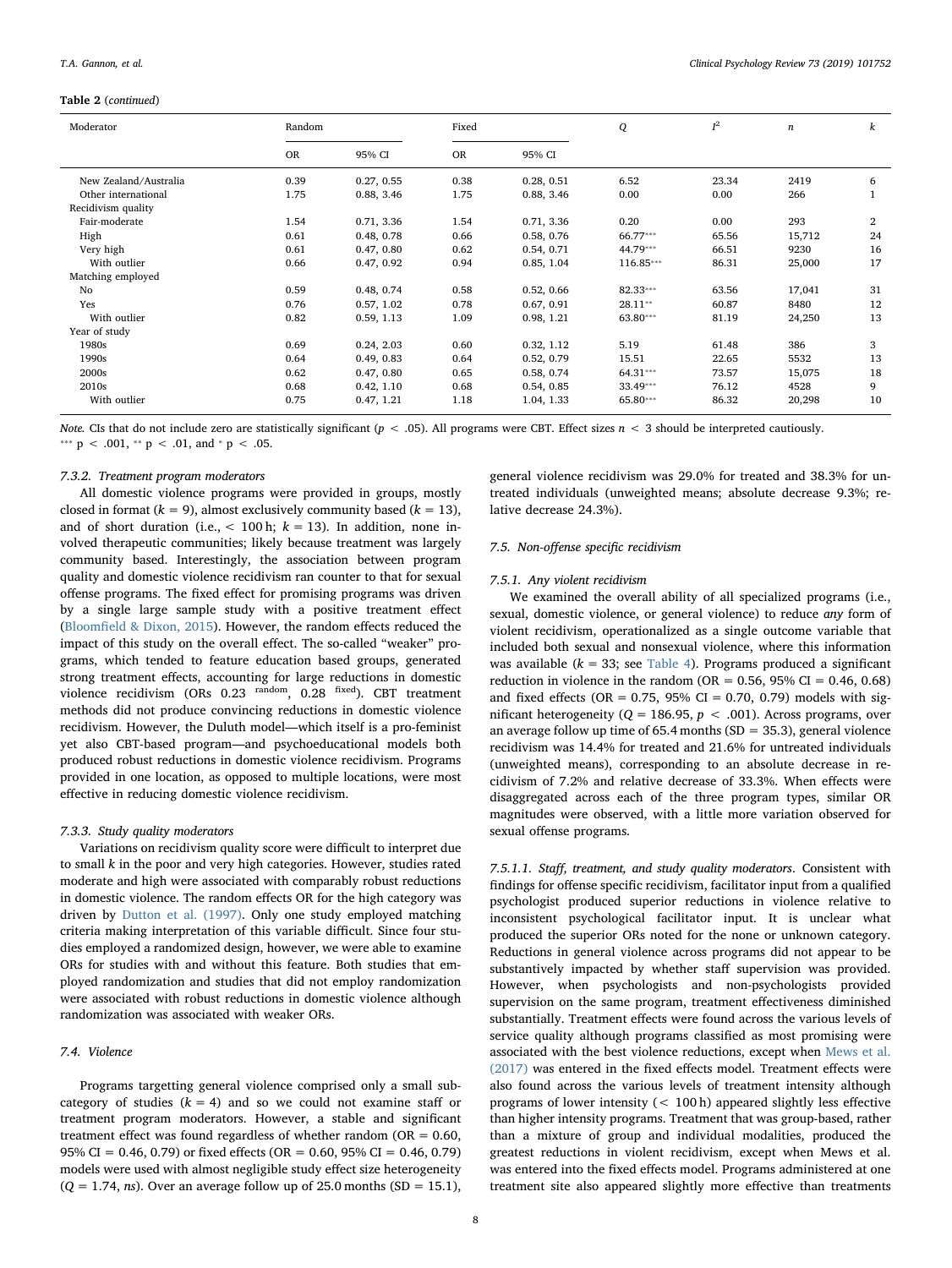<span id="page-8-0"></span>Domestic violence programs: associations with reductions in domestic violence recidivism.

| Moderator                               | Random |             | Fixed |            | Q          | $I^2$<br>$\boldsymbol{n}$ |      | $\boldsymbol{k}$        |  |
|-----------------------------------------|--------|-------------|-------|------------|------------|---------------------------|------|-------------------------|--|
|                                         | OR     | 95% CI      | OR    | 95% CI     |            |                           |      |                         |  |
| Overall                                 | 0.65   | 0.44, 0.97  | 0.61  | 0.56, 0.68 | 72.84***   | 82.15                     | 9845 | 14                      |  |
| Psychologist present                    |        |             |       |            |            |                           |      |                         |  |
| Inconsistent                            | 0.58   | 0.52, 0.65  | 0.58  | 0.52, 0.65 | 0.49       | 0.00                      | 6771 | $\overline{\mathbf{2}}$ |  |
| Consistent                              | 0.27   | 0.02, 4.07  | 0.74  | 0.46, 1.21 | $11.31***$ | 91.16                     | 546  | $\overline{2}$          |  |
| None or unknown                         | 0.75   | 0.41, 1.39  | 0.75  | 0.60, 0.95 | 56.45***   | 84.06                     | 2528 | 10                      |  |
| Supervision provided                    |        |             |       |            |            |                           |      |                         |  |
| Yes                                     | 0.57   | 0.33, 0.997 | 0.58  | 0.53, 0.65 | 39.67***   | 87.39                     | 8088 | 6                       |  |
| None or unknown<br>Supervision provider | 0.73   | 0.39, 1.37  | 0.94  | 0.70, 1.28 | 24.64***   | 71.60                     | 1757 | 8                       |  |
| Non-psychologist                        | 0.85   | 0.36, 1.99  | 0.60  | 0.53, 0.67 | $6.51*$    | 84.63                     | 6877 | $\mathbf{2}$            |  |
| Psychologist and non-psychologist       | 0.39   | 0.13, 1.20  | 0.39  | 0.13, 1.20 | 0.00       | 0.00                      | 76   | $\mathbf{1}$            |  |
| Unknown                                 | 0.62   | 0.34, 1.12  | 0.70  | 0.56, 0.88 | 64.03***   | 84.38                     | 2892 | 11                      |  |
| Staff delivery                          |        |             |       |            |            |                           |      |                         |  |
| Individually facilitated                | 0.25   | 0.06, 1.07  | 0.25  | 0.06, 1.07 | 0.00       | 0.00                      | 56   | $\mathbf{1}$            |  |
| Co-facilitated                          | 0.69   | 0.45, 1.07  | 0.62  | 0.55, 0.68 | 27.84**    | 78.45                     | 8295 | $\overline{7}$          |  |
| Mixed                                   | 0.13   | 0.07, 0.24  | 0.13  | 0.07, 0.24 | 0.00       | 0.00                      | 339  | $\mathbf{1}$            |  |
| Unknown                                 | 1.15   | 0.64, 2.07  | 1.23  | 0.82, 1.84 | 7.59       | 47.28                     | 1155 | 5                       |  |
| Service quality                         |        |             |       |            |            |                           |      |                         |  |
| Weaker                                  | 0.23   | 0.10, 0.52  | 0.28  | 0.20, 0.40 | 16.70**    | 76.04                     | 947  | 5                       |  |
| Unspecified                             | 1.13   | 0.80, 1.61  | 1.13  | 0.80, 1.61 | 4.01       | 0.29                      | 1382 | 5                       |  |
| Promising                               | 0.87   | 0.50, 1.50  | 0.61  | 0.55, 0.68 | $10.03**$  | 80.05                     | 7323 | 3                       |  |
| With outlier                            | 1.13   | 0.59, 2.16  | 0.62  | 0.56, 0.69 | 21.39***   | 85.97                     | 7516 | 4                       |  |
| Treatment model                         |        |             |       |            |            |                           |      |                         |  |
| <b>CBT</b>                              | 0.89   | 0.39, 2.04  | 1.09  | 0.77, 1.54 | 18.92***   | 78.86                     | 1239 | 5                       |  |
| Duluth                                  | 0.52   | 0.28, 0.96  | 0.57  | 0.51, 0.63 | 30.80***   | 87.01                     | 7833 | 5<br>4                  |  |
| Psychoeducational<br>Program intensity  | 0.58   | 0.25, 1.35  | 0.83  | 0.54, 1.28 | 8.71       | 65.54                     | 773  |                         |  |
| 100 <sub>h</sub>                        | 0.59   | 0.40, 0.87  | 0.60  | 0.55, 0.67 | 61.28***   | 80.42                     | 9652 | 13                      |  |
| $100 - 200$ h                           | 2.96   | 1.19, 7.35  | 2.96  | 1.19, 7.35 | 0.00       | 0.00                      | 193  | $\mathbf{1}$            |  |
| Setting                                 |        |             |       |            |            |                           |      |                         |  |
| Institution                             | 1.40   | 0.72, 2.73  | 1.40  | 0.72, 2.73 | 0.00       | 0.00                      | 182  | $\mathbf{1}$            |  |
| Community                               | 0.61   | 0.41, 0.93  | 0.60  | 0.54, 0.67 | 66.81***   | 82.04                     | 9663 | 13                      |  |
| Program format                          |        |             |       |            |            |                           |      |                         |  |
| Rolling group                           | 0.58   | 0.52, 0.65  | 0.58  | 0.52, 0.65 | 0.00       | 0.00                      | 6695 | $\mathbf{1}$            |  |
| Closed group                            | 0.52   | 0.27, 0.97  | 0.62  | 0.49, 0.79 | 51.91***   | 84.59                     | 2282 | 9                       |  |
| Both                                    | 2.96   | 1.19, 7.35  | 2.96  | 1.19, 7.35 | 0.00       | 0.00                      | 193  | $\mathbf{1}$            |  |
| Unknown                                 | 0.81   | 0.33, 2.01  | 1.03  | 0.62, 1.71 | 4.59       | 56.42                     | 775  | 3                       |  |
| Program roll out                        |        |             |       |            |            |                           |      |                         |  |
| Single site                             | 0.38   | 0.16, 0.90  | 0.52  | 0.39, 0.68 | 42.59***   | 88.26                     | 1499 | 6                       |  |
| Multiple sites                          | 0.84   | 0.44, 1.62  | 0.60  | 0.54, 0.67 | $7.87*$    | 74.59                     | 7314 | 3                       |  |
| Unknown                                 | 0.97   | 0.48, 1.96  | 1.13  | 0.77, 1.66 | 11.14*     | 64.10                     | 1032 | 5                       |  |
| Country of program<br>United Kingdom    | 0.58   | 0.52, 0.65  | 0.58  | 0.52, 0.65 | 0.20       | 0.00                      | 6817 | $\overline{2}$          |  |
| <b>United States</b>                    | 0.71   | 0.35, 1.45  | 0.68  | 0.53, 0.87 | $51.13***$ | 86.31                     | 2125 | 8                       |  |
| Canada                                  | 0.28   | 0.05, 1.54  | 0.67  | 0.42, 1.06 | 13.24***   | 84.90                     | 602  | 3                       |  |
| Other international                     | 1.38   | 0.75, 2.56  | 1.38  | 0.75, 2.56 | 0.00       | 0.00                      | 301  | $\mathbf{1}$            |  |
| Recidivism quality                      |        |             |       |            |            |                           |      |                         |  |
| Poor                                    | 1.38   | 0.75, 2.56  | 1.38  | 0.75, 2.56 | 0.00       | 0.00                      | 301  | $\mathbf{1}$            |  |
| Moderate                                | 0.50   | 0.24, 1.05  | 0.57  | 0.44, 0.75 | 48.60      | 85.60                     | 1933 | $\bf8$                  |  |
| High                                    | 0.72   | 0.31, 1.69  | 0.59  | 0.53, 0.66 | 13.55      | 77.86                     | 7165 | $\overline{4}$          |  |
| Very high                               | 0.99   | 0.59, 1.66  | 0.99  | 0.59, 1.66 | 0.00       | 0.00                      | 446  | $\mathbf{1}$            |  |
| Matching employed                       |        |             |       |            |            |                           |      |                         |  |
| No                                      | 0.64   | 0.38, 1.09  | 0.73  | 0.60, 0.90 | 69.03***   | 82.62                     | 3150 | 13                      |  |
| Yes                                     | 0.58   | 0.52, 0.65  | 0.58  | 0.52, 0.65 | 0.00       | 0.00                      | 6695 | $\mathbf{1}$            |  |
| Randomized design                       |        |             |       |            |            |                           |      |                         |  |
| No                                      | 0.63   | 0.37, 1.05  | 0.60  | 0.54, 0.67 | 62.28***   | 85.55                     | 8675 | 10                      |  |
| Yes                                     | 0.73   | 0.37, 1.42  | 0.78  | 0.55, 1.10 | $8.55*$    | 64.91                     | 1170 | $\overline{4}$          |  |
| Year of study<br>1980s                  | 0.19   | 0.03, 1.36  | 0.25  | 0.11, 0.59 | $4.66*$    |                           | 321  | $\,2$                   |  |
| 1990s                                   | 0.64   | 0.27, 1.55  | 0.66  | 0.49, 0.89 | 47.19***   | 78.52<br>87.29            | 1414 | $\boldsymbol{7}$        |  |
| 2000s                                   | 0.98   | 0.57, 1.67  | 0.95  | 0.70, 1.29 | 7.99*      | 62.46                     | 1415 | $\overline{4}$          |  |
| 2010s                                   | 0.58   | 0.52, 0.65  | 0.58  | 0.52, 0.65 | 0.00       | 0.00                      | 6695 | $\mathbf{1}$            |  |
|                                         |        |             |       |            |            |                           |      |                         |  |

Note. CIs that do not include zero are statistically significant ( $p < .05$ ). All were group programs. Effect sizes  $n < 3$  should be interpreted cautiously. \*\*\*  $p < .001$ , \*\*  $p < .01$ , and \*  $p < .05$ .

administered across multiple sites. For recidivism quality ratings, all categories were associated with robust recidivism reductions; however, ratings of very high quality, which included [Mews et al. \(2017\)](#page-16-8), produced slightly weaker associations with violent recidivism. Similarly, whilst both matched and non-matched designs produced notable reductions in violence recidivism, the weakest associations were found for matched designs.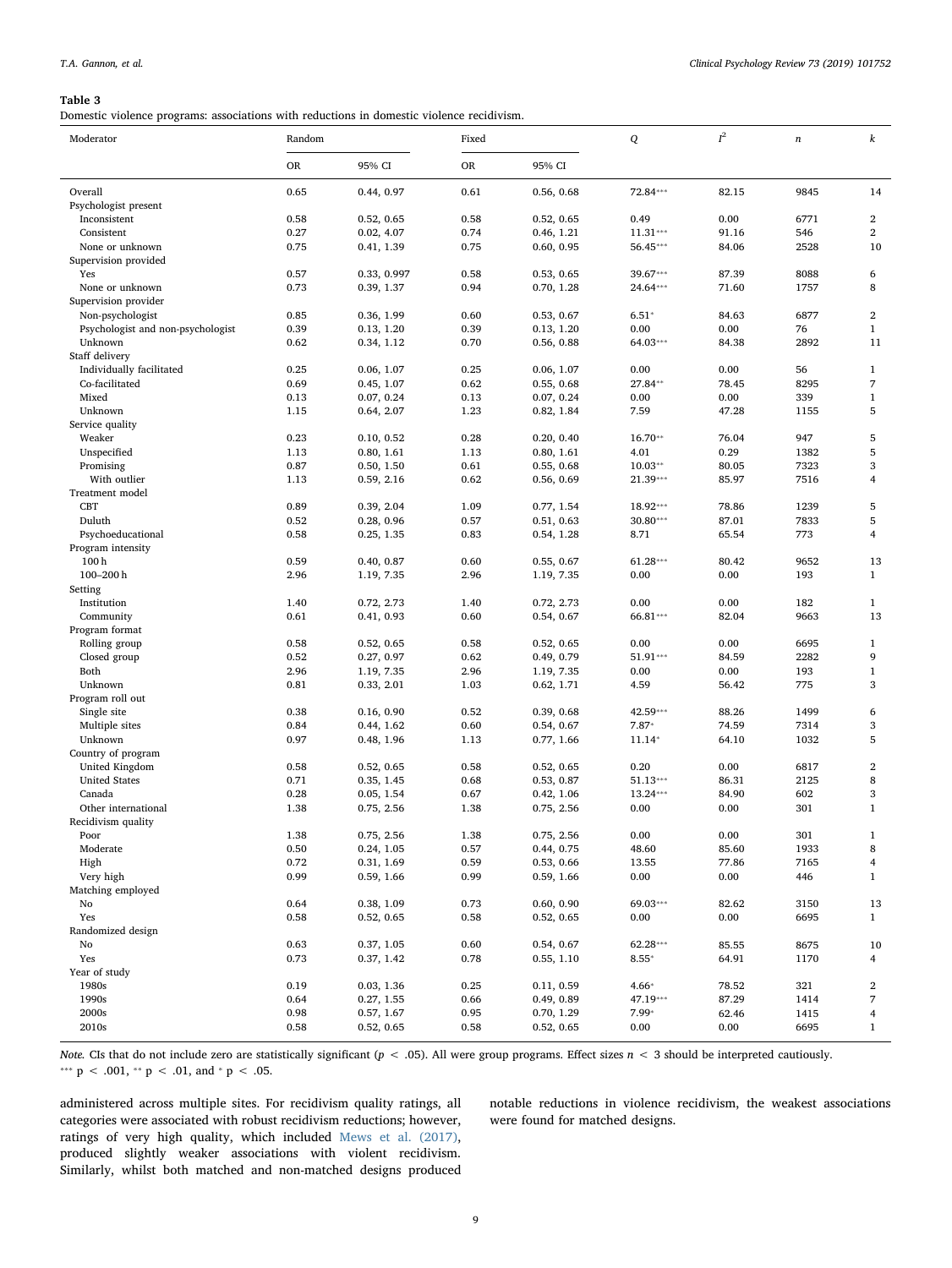<span id="page-9-0"></span>All programs: associations with reductions in violent recidivism.

| Moderator                             | Random       |                          | Fixed     |                          | Q         | $I^2$          | $\boldsymbol{n}$         | k                    |
|---------------------------------------|--------------|--------------------------|-----------|--------------------------|-----------|----------------|--------------------------|----------------------|
|                                       | <b>OR</b>    | 95% CI                   | <b>OR</b> | 95% CI                   |           |                |                          |                      |
| Overall                               | 0.56         | 0.46, 0.68               | 0.75      | 0.70, 0.79               | 192.10*** | 83.33          | 42,134                   | 33                   |
| Treatment type<br>Sexual offense      | 0.52         |                          | 0.79      |                          | 178.00*** | 86.52          |                          |                      |
| Domestic violence                     | 0.69         | 0.40, 0.67<br>0.53, 0.89 | 0.66      | 0.74, 0.85<br>0.59, 0.75 | 4.23      | 29.02          | 33,346<br>7560           | 25<br>$\overline{4}$ |
| Violent offense                       | 0.60         | 0.46, 0.79               | 0.60      | 0.46, 0.79               | 1.74      | 0.00           | 1228                     | 4                    |
| Psychologist present                  |              |                          |           |                          |           |                |                          |                      |
| Inconsistent                          | 0.66         | 0.53, 0.82               | 0.80      | 0.75, 0.85               | 106.71*** | 85.94          | 32,301                   | 16                   |
| Consistent                            | 0.52         | 0.31, 0.90               | 0.57      | 0.46, 0.71               | 28.22***  | 78.74          | 2952                     | 7                    |
| None or unknown                       | 0.38         | 0.25, 0.56               | 0.38      | 0.30, 0.48               | 17.33*    | 48.07          | 6881                     | 10                   |
| Supervision provided                  |              |                          |           |                          |           |                |                          |                      |
| Yes                                   | 0.57         | 0.46, 0.72               | 0.76      | 0.71, 0.81               | 136.60*** | 85.36          | 34,145                   | 21                   |
| None or unknown                       | 0.51         | 0.33, 0.79               | 0.64      | 0.54, 0.77               | 52.31***  | 78.97          | 7989                     | 12                   |
| Supervision provider                  |              |                          |           |                          |           |                |                          |                      |
| Psychologist                          | 0.47         | 0.33, 0.65               | 0.45      | 0.39, 0.53               | 46.56***  | 76.38          | 7318                     | 12                   |
| Non-psychologist                      | 0.40         | 0.11, 1.44               | 0.64      | 0.57, 0.73               | 3.45      | 71.02          | 6859                     | $\overline{2}$       |
| Psychologist and non-psychologist     | 0.87         | 0.71, 1.06               | 0.94      | 0.86, 1.02               | 9.73      | 48.61          | 19,264                   | 6                    |
| Unknown                               | 0.57         | 0.37, 0.88               | 0.72      | 0.61, 0.85               | 55.70***  | 82.05          | 8217                     | 11                   |
| Staff delivery                        |              |                          |           |                          |           |                |                          |                      |
| Individually facilitated              | 0.48         | 0.16, 1.37               | 0.64      | 0.51, 0.80               | 52.78***  | 94.32          | 2555                     | $\overline{4}$       |
| Co-facilitated                        | 0.62         | 0.52, 0.74               | 0.64      | 0.58, 0.71               | 28.27*    | 43.41          | 13,817                   | 17                   |
| With outlier                          | 0.64         | 0.53, 0.79               | 0.79      | 0.74, 0.85               | 63.00***  | 73.02          | 29,587                   | 18                   |
| Unknown                               | 0.47         | 0.30, 0.75               | 0.62      | 0.54, 0.72               | 65.21***  | 84.66          | 9992                     | 11                   |
| Service quality                       |              |                          |           |                          |           |                |                          |                      |
| Weaker                                | 0.62         | 0.38, 1.02               | 0.78      | 0.66, 0.92               | $7.14*$   | 71.98          | 4856                     | 3                    |
| Promising                             | 0.68         | 0.55, 0.85               | 0.68      | 0.61, 0.76               | $24.13*$  | 46.12          | 11,543                   | 14                   |
| Most promising<br>With outlier        | 0.46         | 0.28, 0.74               | 0.44      | 0.36, 0.54               | 34.27***  | 79.58          | 3287                     | 8<br>9               |
|                                       | 0.51         | 0.31, 0.83               | 0.84      | 0.77, 0.92               | 81.58***  | 90.19<br>89.81 | 19,057<br>6678           | $\overline{7}$       |
| Unknown                               | 0.44         | 0.22, 0.91               | 0.54      | 0.44, 0.66               | 58.86***  |                |                          |                      |
| Program intensity<br>100 <sub>h</sub> | 0.75         | 0.51, 1.09               | 0.71      | 0.63, 0.80               | $17.27**$ | 71.05          | 8375                     | 6                    |
| 100-200h                              | 0.57         | 0.38, 0.85               | 0.84      | 0.77, 0.92               | 89.05***  | 89.89          | 22,528                   | 10                   |
| 200-300h                              | 0.48         | 0.32, 0.71               | 0.48      | 0.32, 0.71               | 0.88      | 0.00           | 883                      | 4                    |
| $300 + hours$                         | 0.57         | $0.33, 0.997^a$          | 0.71      | 0.61, 0.83               | 28.23***  | 85.83          | 3461                     | 5                    |
| Therapeutic community                 |              |                          |           |                          |           |                |                          |                      |
| No                                    | 0.56         | 0.45, 0.71               | 0.77      | 0.72, 0.82               | 131.36*** | 83.25          | 33,019                   | 23                   |
| Yes                                   | 0.82         | 0.59, 1.15               | 0.86      | 0.74, 1.01               | 6.87      | 56.31          | 3192                     | 4                    |
| Unknown                               | 0.34         | 0.23, 0.52               | 0.33      | 0.26, 0.42               | 8.97*     | 55.38          | 5657                     | 5                    |
| Setting                               |              |                          |           |                          |           |                |                          |                      |
| Institution                           | 0.56         | 0.43, 0.72               | 0.80      | 0.74, 0.86               | 128.95*** | 86.04          | 27,123                   | 19                   |
| Community                             | 0.56         | 0.41, 0.76               | 0.66      | 0.59, 0.73               | 53.98***  | 75.92          | 15,011                   | 14                   |
| Modality                              |              |                          |           |                          |           |                |                          |                      |
| Group                                 | 0.47         | 0.34, 0.64               | 0.48      | 0.42, 0.56               | 59.68***  | 74.87          | 8422                     | 16                   |
| With outlier                          | 0.49         | 0.36, 0.69               | 0.78      | 0.72, 0.85               | 122.44*** | 86.93          | 24,192                   | 17                   |
| Mixed                                 | 0.80         | 0.65, 0.99               | 0.76      | 0.69, 0.83               | 28.58***  | 65.00          | 14,470                   | 11                   |
| Unknown                               | 0.27         | 0.15, 0.50               | 0.29      | 0.21, 0.40               | 7.15      | 44.04          | 5472                     | 5                    |
| Program format                        |              |                          |           |                          |           |                |                          |                      |
| Rolling group                         | 0.49         | 0.31, 0.76               | 0.67      | 0.61, 0.74               | 61.15***  | 88.55          | 10,845                   | 8                    |
| Closed group                          | 0.69         | 0.58, 0.82               | 0.69      | 0.59, 0.81               | 13.51     | 11.15          | 7307                     | 13                   |
| With outlier                          | 0.73         | 0.60, 0.88               | 0.89      | 0.82, 0.97               | $27.37*$  | 52.51          | 23,077                   | 14                   |
| Both                                  | 0.92         | 0.53, 1.59               | 0.92      | 0.53, 1.59               | 0.00      | $0.00\,$       | 266                      | $\mathbf{1}$         |
| Unknown                               | 0.36         | 0.21, 0.62               | 0.47      | 0.40, 0.57               | 57.78***  | 84.42          | 7946                     | 10                   |
| Program roll out                      |              |                          | 0.54      |                          | 74.03***  |                | 4793                     |                      |
| Single site<br>Multiple sites         | 0.54<br>0.65 | 0.35, 0.82<br>0.52, 0.81 | 0.80      | 0.46, 0.64<br>0.75, 0.86 | 45.47***  | 81.09<br>82.41 | 29,016                   | 15<br>9              |
| Unknown                               | 0.47         | 0.27, 0.80               | 0.66      | 0.55, 0.79               | 51.80***  | 84.56          | 8325                     | 9                    |
| Country of program                    |              |                          |           |                          |           |                |                          |                      |
| United Kingdom                        | 0.57         | 0.41, 0.80               | 0.63      | 0.56, 0.72               | 3.97      | 49.61          | 9416                     | 3                    |
| With outlier                          | 0.67         | 0.47, 0.96               | 0.83      | 0.76, 0.89               | 33.25***  | 90.98          | 25,186                   | $\overline{4}$       |
| <b>United States</b>                  | 0.54         | 0.35, 0.81               | 0.72      | 0.63, 0.83               | 53.62***  | 81.35          | 10,225                   | 11                   |
| Canada                                | 0.50         | 0.29, 0.84               | 0.54      | 0.46, 0.64               | 72.87***  | 89.02          | 4543                     | 10                   |
| New Zealand/Australia                 | 0.60         | 0.45, 0.79               | 0.60      | 0.45, 0.79               | 4.74      | 0.00           | 1624                     | 6                    |
| Other international                   | 0.68         | 0.35, 1.33               | 0.72      | 0.46, 1.12               | 2.11      | 52.51          | 556                      | 2                    |
| Recidivism quality                    |              |                          |           |                          |           |                |                          |                      |
| Fair-moderate                         | 0.48         | 0.28, 0.84               | 0.48      | 0.28, 0.84               | 0.37      | 0.00           | 413                      | $\overline{2}$       |
| High                                  | 0.49         | 0.38, 0.64               | 0.61      | 0.55, 0.67               | 85.01***  | 77.65          | 19,362                   | 20                   |
| Very high                             | 0.68         | 0.50, 0.92               | 0.87      | 0.80, 0.94               | 72.13***  | 86.14          | 22,359                   | 11                   |
| Matching employed                     |              |                          |           |                          |           |                |                          |                      |
| No                                    | 0.42         | 0.29, 0.60               | 0.48      | 0.42, 0.55               | 100.87*** | 81.16          | 10,932                   | 20                   |
| Yes                                   | 0.74         | 0.62, 0.88               | 0.72      | 0.66, 0.79               | 22.48*    | 51.07          | 15,432                   | 12                   |
| With outlier                          | 0.77         | 0.64, 0.92               | 0.83      | 0.77, 0.89               | 42.68***  | 71.88          | 31,202                   | 13                   |
| Year of study                         |              |                          |           |                          |           |                |                          |                      |
| 1990s                                 | 0.49         | 0.24, 1.04               | 0.63      | 0.45, 0.88               | $20.33**$ | 70.48          | 2092                     | 7                    |
|                                       |              |                          |           |                          |           |                | (continued on next page) |                      |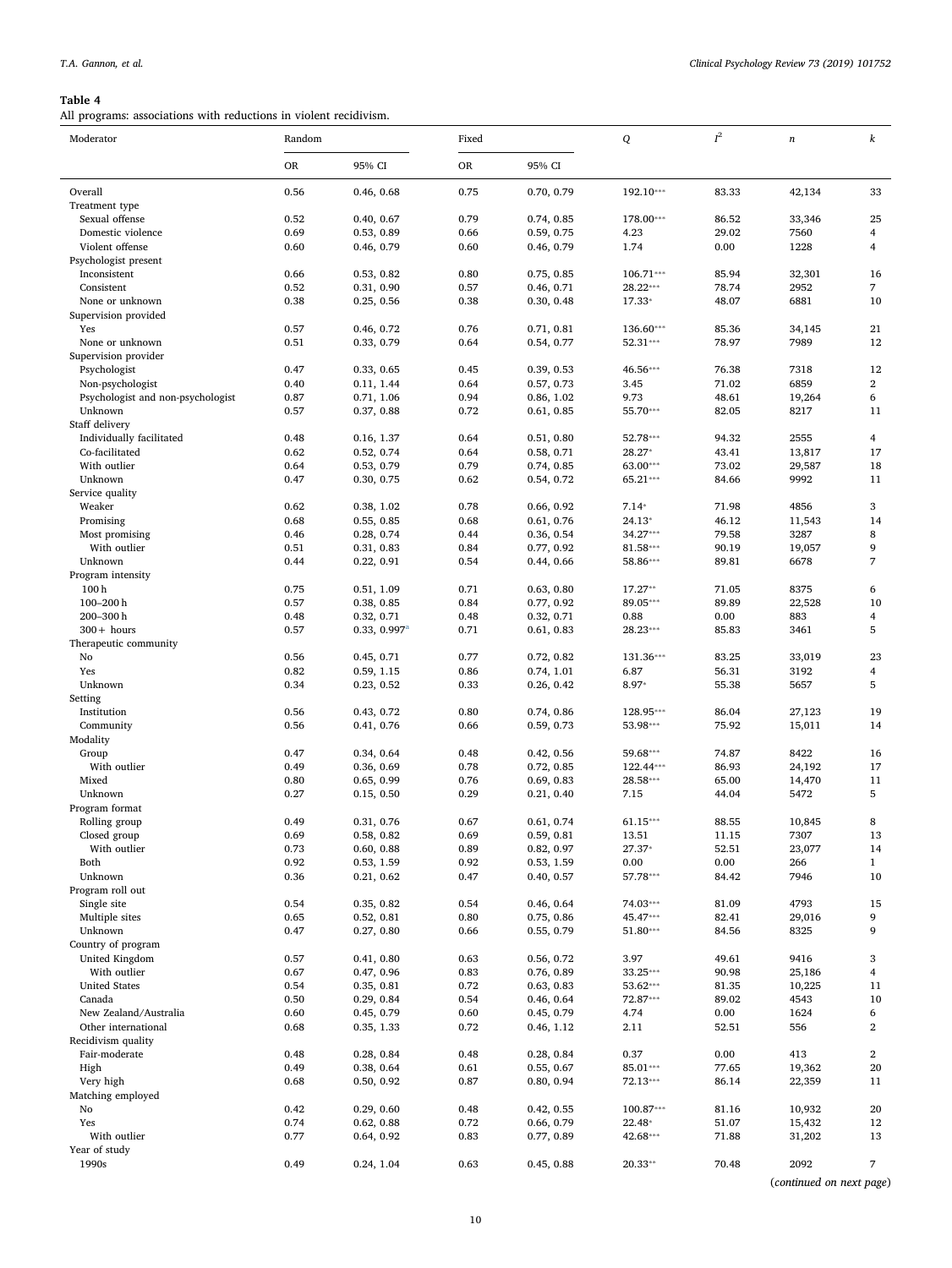#### Table 4 (continued)

| Moderator    | Random    |            | Fixed     |            |            | T <sup>2</sup> | n      | Λ. |
|--------------|-----------|------------|-----------|------------|------------|----------------|--------|----|
|              | <b>OR</b> | 95% CI     | <b>OR</b> | 95% CI     |            |                |        |    |
| 2000s        | 0.54      | 0.39, 0.75 | 0.68      | 0.61, 0.77 | 72.84***   | 83.53          | 12,467 | 13 |
| 2010s        | 0.54      | 0.39, 0.74 | 0.60      | 0.54, 0.67 | $50.57***$ | 78.25          | 11,805 | 12 |
| With outlier | 0.58      | 0.43, 0.77 | 0.78      | 0.72, 0.84 | 94.20***   | 87.26          | 27,575 | 13 |

Note. CIs that do not include zero are statistically significant ( $p < .05$ ). Effect sizes  $n < 3$  should be interpreted cautiously.

<sup>\*\*\*</sup> p < .001, <sup>\*\*</sup> p < .01, and <sup>\*</sup> p < .05.

<span id="page-10-0"></span><sup>a</sup> Indicates a figure rounded to three decimal places to show that this CI does not overlap with 1.0.

## 7.6. General (any) recidivism

Thirty-six specialized programs examined general, that is any and all, recidivism operationalized as a single outcome variable (see [Table 5](#page-11-0)). These programs significantly reduced general recidivism in both the random (OR =  $0.66$ ,  $95\%$  CI =  $0.58$ ,  $0.76$ ) and fixed effects  $(OR = 0.64, 95\% \text{ CI} = 0.61, 0.68) \text{ models with significant hetero-}$ geneity ( $Q = 132.16$ ,  $p < .001$ ). Across all program types, over an average 62.4 month (SD = 35.1) follow-up, any general recidivism was 30.0% for treated individuals and 37.7% for untreated comparisons (unweighted means), corresponding to absolute and relative recidivism decreases of 7.7% and 20.4% respectively. Similar OR magnitudes were observed across the three program types.

# 7.6.1. Staff, treatment, and study quality moderators

Here, findings did not always mirror those already reported since treatment effects did not vary according to the presence of a qualified psychologist. However, treatment effects lessened when supervision was provided for the same treatment program by both psychologists and non-psychologists (vs. supervision provided only by psychologists or non-psychologists). Co-facilitation of programs appeared beneficial relative to individually facilitated programs. The promising and most promising programs produced the strongest associations with general recidivism reduction relative to programs rated as weaker. For the most part, treatments of varying intensity exerted robust treatment effects with the exception of the fixed effect for longer-term treatment (> 300 h). Programs across all countries exhibited reductions in general offending although Canada held the lowest associations. There did not appear to be a uniform relationship between recidivism quality score and reductions in general recidivism. However, matched designs held slightly lower associations with recidivism reduction.

#### 7.7. Publication bias analyses

We used tests of asymmetry to assess publication bias associated with the file drawer problem for all moderating variables that met Ioannidis and Trikinos' (2007) criteria (see [Table 6](#page-12-0)). Thirteen variables qualified for testing. When visually inspected, funnel plots showed clear symmetrical dispersal of effects sizes around the mean. Based on the funnel plots, trim and fill tests assign any missing values as required to create symmetry as well as provide an adjusted overall effect size. These analyses are based on the premise that without a publication bias, studies would show natural sampling error and a symmetrical distribution of results. The trim and fill test adds studies hypothetically missing due to publication bias to recreate what an unbiased summary is likely to look like. As shown in [Table 6](#page-12-0), very few variables required effect sizes to be imputed to obtain symmetry, with the adjusted imputed value not substantially different from the observed effect size. The fail-safe N figures are also impressive, showing that 6–255 of missing studies would be needed to diminish significant effect sizes to non-significance.

#### 8. Discussion

The present meta-analysis is the first to review the impact of various specialized psychological offense treatments on recidivism. In relation to our preplanned hypothesis, we found substantially lower recidivism rates (offense specific and non-offense specific) for individuals who received specialized psychological treatment versus untreated comparisons, using a sample of  $> 55,000$  individuals. We hypothesized that the strongest treatment effects would be found for programs targeting sexual offending rather than domestic violence; yet surprisingly we found comparable significant treatment effects across domestic violence and sexual offense programs. Indeed, our meta-analysis is the first to suggest that domestic violence programs produce reductions in more general offending and differs from previously conducted reviews since we found evidence of a reduction in domestic violence regardless of whether or not a randomized study design had been used. It is unclear why our results regarding domestic violence programs differ from the previous literature which presents largely equivocal findings. Our meta-analysis differs from those conducted previously in various ways; all of which are associated with our inclusion criteria. For example, we focused only on specialized domestic violence treatment (cf. [Babcock](#page-16-10) [et al., 2004](#page-16-10) who included unspecified therapy), used intent-to-treat analyses (cf. [Babcock et al., 2004](#page-16-10) who used control groups made up of treatment drop outs), included treatments from various countries (cf. [Feder & Wilson, 2005;](#page-16-13) [Smedslund et al., 2007](#page-17-3) who focused only on North American studies), and included a range of study designs and treatment approaches (cf. [Smedslund et al., 2007](#page-17-3) who focused only on randomized controlled treatments that contained elements of  $CBT^8$  $CBT^8$ ). Readers should note that our results in relation to the effects of domestic violence programs on offense-specific recidivism are associated with the findings of fourteen studies.

This meta-analysis is also the most exhaustive to date that examines the effects of specialized psychological treatments for sexual offending, including 11 new studies since [Schmucker and Lösel's \(2015\)](#page-17-1) original searches in 2010. The sexual recidivism reductions that we found for these programs were higher than, or at the top end of, those reported in previous meta-analyses ([Hanson et al., 2002](#page-16-6); [Lösel & Schmucker, 2005](#page-16-7); [Schmucker & Lösel, 2015\)](#page-17-1). This is especially notable given that this meta-analysis included the large scale study of [Mews et al. \(2017\)](#page-16-8) which has cast significant international doubt on the effectiveness of specialized psychological programs for individuals who have sexually offended ([Forde, 2017\)](#page-16-9). Further, in contrast to the most recent metaanalysis on sexual offending [\(Schmucker & Lösel, 2015\)](#page-17-1), both prison and community treatments were associated with reduced recidivism (see also [Hanson et al., 2002;](#page-16-6) [Hanson et al., 2009](#page-16-16)). The non-offense specific recidivism reductions were broadly comparable to those reported previously [\(Hanson et al., 2002](#page-16-6); [Lösel & Schmucker, 2005](#page-16-7); [Schmucker & Lösel, 2015](#page-17-1)). Finally, our review also showed that general violence programs  $(k = 4)$  were associated with significant offense specific and non-offense specific recidivism reductions. This meta-

<span id="page-10-1"></span><sup>8</sup> We found little to no effects for CBT treatments when this was coded as the primary treatment method used for domestic violence.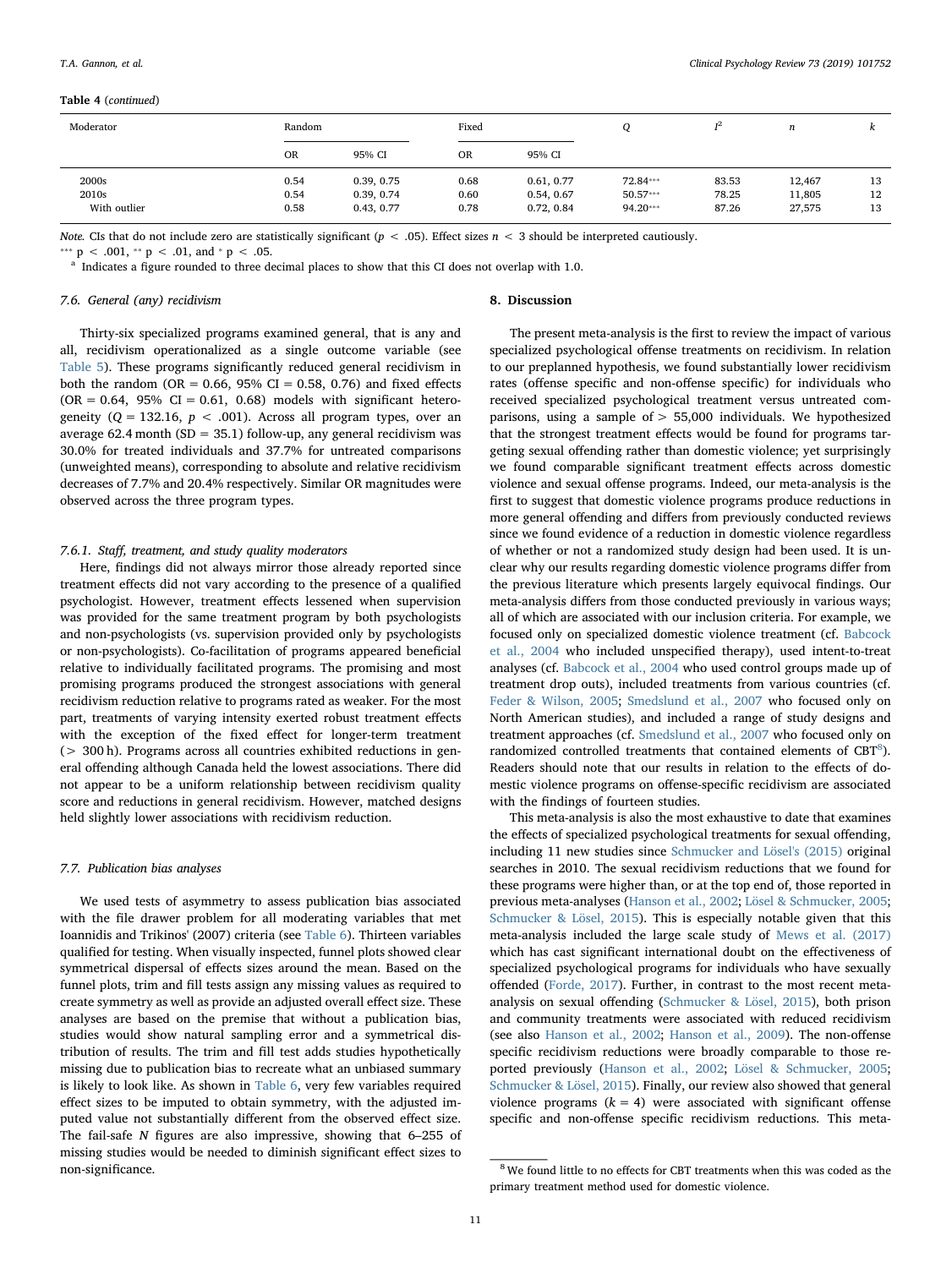<span id="page-11-0"></span>All programs: associations with reductions in general recidivism.

| Moderator                                    | Random       |                          | Fixed        |                          | Q                   | $I^2$          | $\it n$        | k                       |
|----------------------------------------------|--------------|--------------------------|--------------|--------------------------|---------------------|----------------|----------------|-------------------------|
|                                              | <b>OR</b>    | 95% CI                   | OR           | 95% CI                   |                     |                |                |                         |
| Overall                                      | 0.66         | 0.58, 0.76               | 0.64         | 0.61, 0.68               | 132.16***           | 73.52          | 28,848         | 36                      |
| Treatment type                               |              |                          |              |                          |                     |                |                |                         |
| Sexual offense                               | 0.66         | 0.55, 0.79               | 0.68         | 0.62, 0.73               | 107.72***           | 76.79          | 17,632         | 26                      |
| Domestic violence                            | 0.69         | 0.56, 0.86               | 0.61         | 0.56, 0.67               | 18.05**             | 66.76          | 10,146         | 7                       |
| Violent offense                              | 0.57         | 0.41, 0.79               | 0.57         | 0.44, 0.74               | 2.67                | 24.95          | 1070           | 3                       |
| Psychologist present                         |              |                          |              |                          |                     |                |                |                         |
| Inconsistent                                 | 0.64         | 0.54, 0.76               | 0.65         | 0.61, 0.70               | 60.98***            | 75.40          | 17,961         | 16                      |
| Consistent<br>None or unknown                | 0.67<br>0.70 | 0.50, 0.90<br>0.54, 0.91 | 0.67<br>0.60 | 0.51, 0.86<br>0.53, 0.67 | 3.39<br>66.07***    | 11.58<br>77.29 | 1326<br>9561   | $\overline{4}$<br>16    |
| Supervision provided                         |              |                          |              |                          |                     |                |                |                         |
| Yes                                          | 0.68         | 0.58, 0.80               | 0.66         | 0.62, 0.71               | 55.81***            | 71.33          | 18,056         | 17                      |
| None or unknown                              | 0.66         | 0.52, 0.83               | 0.60         | 0.54, 0.66               | 73.64***            | 75.56          | 10,792         | 19                      |
| Supervision provider                         |              |                          |              |                          |                     |                |                |                         |
| Psychologist                                 | 0.61         | 0.49, 0.76               | 0.62         | 0.54, 0.72               | 15.84*              | 49.50          | 5779           | 9                       |
| Non-psychologist                             | 0.53         | 0.27, 1.04               | 0.57         | 0.52, 0.64               | $10.54**$           | 81.03          | 7050           | 3                       |
| Psychologist and non-psychologist            | 0.71         | 0.53, 0.94               | 0.76         | 0.67, 0.85               | 16.76**             | 76.14          | 5378           | 5                       |
| Unknown                                      | 0.67         | 0.52, 0.86               | 0.61         | 0.55, 0.68               | 63.99***            | 76.56          | 9745           | 16                      |
| Staff delivery                               |              |                          |              |                          |                     |                |                |                         |
| Individually facilitated                     | 0.83         | 0.65, 1.06               | 0.85         | 0.69, 1.05               | 4.62                | 13.50          | 1525           | 5                       |
| Co-facilitated                               | 0.61         | 0.52, 0.72               | 0.60         | 0.56, 0.65               | $32.63*$            | 63.23          | 14,119         | 13                      |
| Unknown                                      | 0.68         | 0.54, 0.86               | 0.67         | 0.61, 0.73               | 84.55***            | 79.89          | 13,024         | 18                      |
| Service quality                              |              |                          |              |                          |                     |                |                |                         |
| Weaker                                       | 0.75         | 0.57, 0.99               | 0.83         | 0.73, 0.94               | 14.04*              | 64.38          | 5809           | 6                       |
| Unspecified                                  | 0.71         | 0.53, 0.96               | 0.63         | 0.56, 0.71               | 64.52***            | 81.40          | 9193           | 13                      |
| Promising<br>Most promising                  | 0.57<br>0.69 | 0.47, 0.69<br>0.53, 0.90 | 0.57<br>0.66 | 0.52, 0.62<br>0.57, 0.77 | 21.02**<br>10.50    | 52.42<br>52.39 | 10,100<br>3746 | 11<br>6                 |
| Program intensity                            |              |                          |              |                          |                     |                |                |                         |
| 100 <sub>h</sub>                             | 0.75         | 0.62, 0.92               | 0.64         | 0.59, 0.69               | 24.76**             | 67.69          | 10,971         | 9                       |
| $100 - 200$ h                                | 0.61         | 0.41, 0.89               | 0.67         | 0.56, 0.81               | 13.11*              | 69.48          | 3657           | 5                       |
| 200-300h                                     | 0.59         | 0.39, 0.89               | 0.57         | 0.44, 0.73               | 9.89*               | 59.56          | 1201           | 5                       |
| $300 + hours$                                | 0.67         | 0.40, 1.10               | 0.80         | 0.69, 0.94               | 16.85***            | 77.49          | 3249           | 4                       |
| Therapeutic community                        |              |                          |              |                          |                     |                |                |                         |
| No                                           | 0.71         | 0.60, 0.83               | 0.65         | 0.61, 0.70               | 62.35***            | 67.92          | 17,126         | 21                      |
| Yes                                          | 0.66         | 0.42, 1.04               | 0.79         | 0.68, 0.91               | 25.32***            | 84.20          | 3347           | 5                       |
| Unknown                                      | 0.58         | 0.45, 0.74               | 0.51         | 0.45, 0.58               | 24.90***            | 63.86          | 8375           | 10                      |
| Setting                                      |              |                          |              |                          |                     |                |                |                         |
| Institution                                  | 0.68         | 0.56, 0.81               | 0.72         | 0.65, 0.79               | 54.82***            | 65.34          | 10,038         | 20                      |
| Community                                    | 0.65         | 0.53, 0.79               | 0.60         | 0.56, 0.65               | 69.38***            | 78.38          | 18,810         | 16                      |
| Modality                                     |              |                          |              |                          |                     |                |                |                         |
| Group                                        | 0.68         | 0.57, 0.81               | 0.67         | 0.61, 0.75               | $30.14*$            | 56.87          | 8703           | 14                      |
| Mixed                                        | 0.71         | 0.56, 0.89               | 0.67         | 0.62, 0.73               | 66.69***<br>19.94** | 80.51          | 12,956         | 14<br>7                 |
| Unknown<br>Proram format                     | 0.57         | 0.42, 0.78               | 0.49         | 0.43, 0.57               |                     | 69.91          | 7057           |                         |
| Rolling group                                | 0.60         | 0.41, 0.89               | 0.64         | 0.59, 0.70               | 36.06***            | 88.91          | 9359           | 5                       |
| Closed group                                 | 0.72         | 0.63, 0.83               | 0.71         | 0.64, 0.79               | 21.38               | 29.83          | 9309           | 16                      |
| Both                                         | 0.16         | 0.06, 0.41               | 0.16         | 0.06, 0.41               | 0.00                | 0.00           | 324            | $\mathbf{1}$            |
| Unknown                                      | 0.67         | 0.51, 0.86               | 0.58         | 0.52, 0.65               | 59.57***            | 78.18          | 9856           | 14                      |
| Program roll out                             |              |                          |              |                          |                     |                |                |                         |
| Single site                                  | 0.68         | 0.53, 0.88               | 0.65         | 0.57, 0.76               | 46.23***            | 65.39          | 5092           | 17                      |
| Multiple sites                               | 0.65         | 0.54, 0.79               | 0.65         | 0.60, 0.70               | 27.76***            | 78.39          | 14,303         | $\overline{7}$          |
| Unknown                                      | 0.66         | 0.49, 0.87               | 0.62         | 0.55, 0.70               | 57.75***            | 80.95          | 9453           | 12                      |
| Country of program                           |              |                          |              |                          |                     |                |                |                         |
| United Kingdom                               | 0.46         | 0.31, 0.69               | 0.58         | 0.53, 0.64               | 18.50***            | 78.38          | 9881           | 5                       |
| <b>United States</b>                         | 0.70         | 0.56, 0.87               | 0.67         | 0.62, 0.74               | 80.75***            | 78.95          | 13,095         | 18                      |
| Canada                                       | 0.83         | 0.60, 1.13               | 0.82         | 0.68, 0.98               | $11.40*$            | 56.16          | 2151           | 6                       |
| New Zealand/Australia<br>Other international | 0.63<br>0.41 | 0.51, 0.78               | 0.62         | 0.54, 0.73               | 6.75<br>0.00        | 25.91<br>0.00  | 3431<br>290    | 6<br>$\mathbf{1}$       |
| Recidivism quality                           |              | 0.24, 0.70               | 0.41         | 0.24, 0.70               |                     |                |                |                         |
| Fair-moderate                                | 0.81         | 0.60, 1.10               | 0.82         | 0.67, 1.00               | 12.24               | 50.97          | 1823           | 7                       |
| High                                         | 0.56         | 0.48, 0.65               | 0.57         | 0.54, 0.61               | 62.42***            | 71.16          | 21,736         | 19                      |
| Very high                                    | 0.82         | 0.66, 1.03               | 0.87         | 0.76, 0.99               | 15.44               | 48.19          | 5003           | 9                       |
| Matching employed                            |              |                          |              |                          |                     |                |                |                         |
| No                                           | 0.61         | 0.49, 0.77               | 0.59         | 0.53, 0.65               | 86.19***            | 76.80          | 11,942         | 21                      |
| Yes                                          | 0.72         | 0.62, 0.84               | 0.67         | 0.62, 0.72               | 41.32***            | 66.11          | 16,906         | 15                      |
| Year of study                                |              |                          |              |                          |                     |                |                |                         |
| 1980s                                        | 0.88         | 0.44, 1.75               | 0.88         | 0.44, 1.75               | 0.87                | 0.00           | 270            | $\overline{\mathbf{c}}$ |
| 1990s                                        | 0.63         | 0.45, 0.90               | 0.60         | 0.51, 0.70               | 35.30***            | 74.50          | 4245           | 10                      |
| 2000s                                        | 0.72         | 0.57, 0.89               | 0.72         | 0.66, 0.79               | 73.50***            | 79.59          | 13,352         | 16                      |
| 2010s                                        | 0.60         | 0.52, 0.68               | 0.59         | 0.54, 0.64               | 10.04               | 30.27          | 10,981         | 8                       |

Note. CIs that do not include zero are statistically significant ( $p < .05$ ). Effect sizes  $n < 3$  should be interpreted cautiously.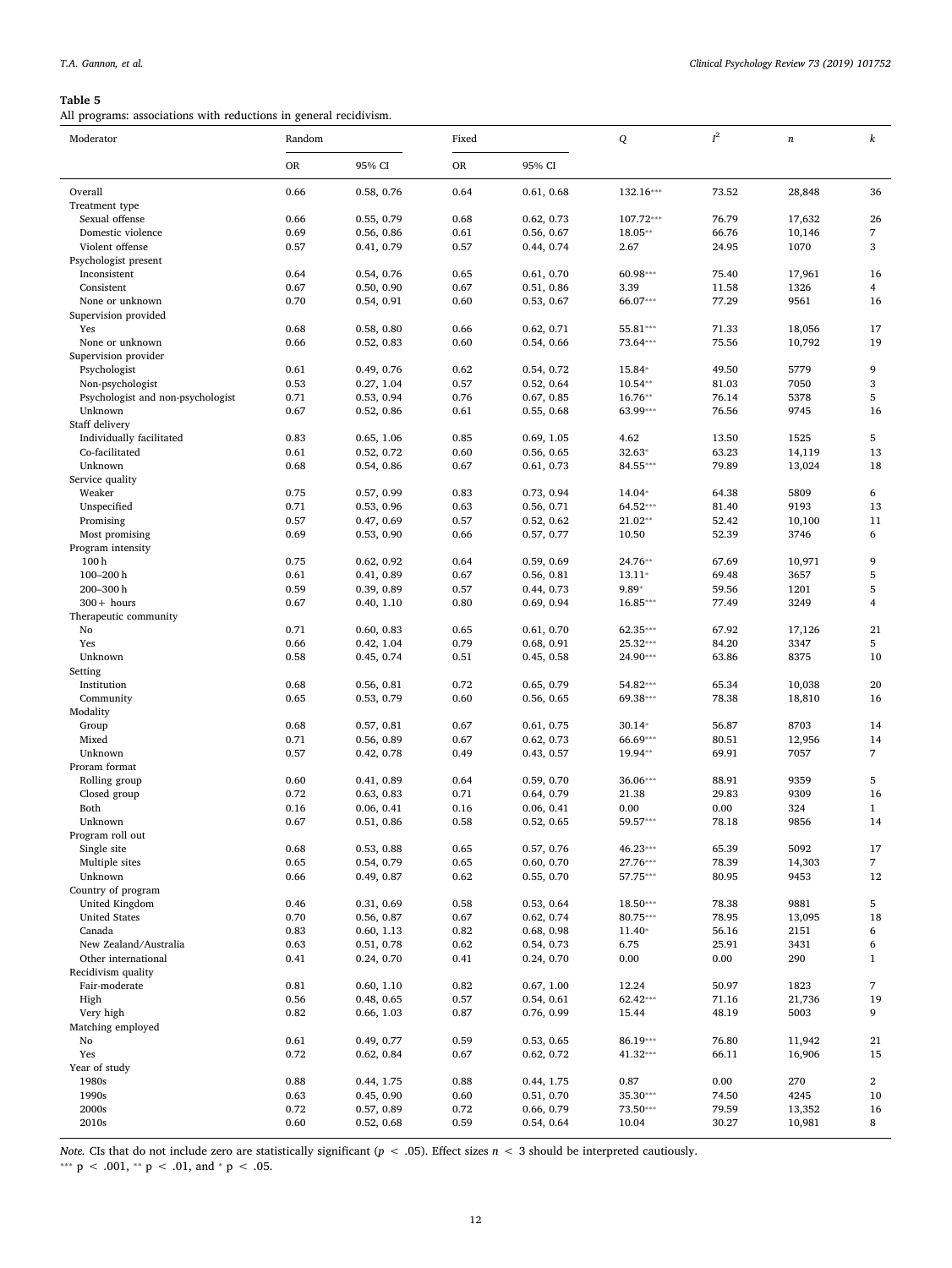<span id="page-12-0"></span>Summary of publication bias analyses on program moderators meeting criteria of appropriateness for asymmetry tests.

| Variable                                             | k  | Observed OR | 95% CI     | Failsafe $N(z)$ | Trim and fill (studies added) | Adjusted OR | 95% CI     |
|------------------------------------------------------|----|-------------|------------|-----------------|-------------------------------|-------------|------------|
| Sexual recidivism (sexual offense specific programs) |    |             |            |                 |                               |             |            |
| Psychologist present: none/unknown                   | 16 | 0.63        | 0.52, 0.76 | 50 (3.96)       |                               | 0.63        | 0.52, 0.78 |
| Supervision provided: none/unknown                   | 21 | 0.74        | 0.63, 0.87 | 33 (3.13)       |                               | 0.74        | 0.63, 0.87 |
| Supervision provider unknown                         | 17 | 0.82        | 0.71, 0.96 | 6(2.27)         | $\Omega$                      | 0.82        | 0.71, 0.96 |
| Therapeutic community: unknown                       | 14 | 0.52        | 0.43, 0.63 | 127(6.19)       |                               | 0.51        | 0.42, 0.61 |
| Community treatment setting                          | 18 | 0.66        | 0.56, 0.79 | 113 (5.27)      | 4                             | 0.72        | 0.61, 0.84 |
| Arousal conditioning: unknown                        | 16 | 0.73        | 0.60, 0.88 | 18 (2.82)       |                               | 0.72        | 0.60, 0.87 |
| Country of program: USA                              | 21 | 0.78        | 0.69, 0.88 | 45 (3.45)       | $\Omega$                      | 0.78        | 0.68, 0.88 |
| Violent recidivism (all programs)                    |    |             |            |                 |                               |             |            |
| Supervision provided: none/unknown                   | 12 | 0.64        | 0.54, 0.77 | 91 (5.73)       | 3                             | 0.72        | 0.61, 0.85 |
| Co-facilitated services                              | 17 | 0.64        | 0.58, 0.71 | 253 (7.80)      | 5                             | 0.66        | 0.60, 0.73 |
| Promising service                                    | 14 | 0.68        | 0.61, 0.76 | 112 (5.86)      | 3                             | 0.69        | 0.63, 0.77 |
| Closed group program format                          | 13 | 0.69        | 0.59, 0.81 | 58 (4.58)       |                               | 0.71        | 0.61, 0.83 |
| General recidivism (all programs)                    |    |             |            |                 |                               |             |            |
| Promising service                                    | 11 | 0.57        | 0.52, 0.62 | 255 (9.63)      | $\Omega$                      | 0.57        | 0.52, 0.62 |
| Closed group program format                          | 16 | 0.71        | 0.64, 0.79 | 122 (5.74)      | $\Omega$                      | 0.71        | 0.64, 0.78 |

analytic evidence is the first to exclusively focus on offense specific violence programs suggesting that they are exerting their intended effects (see also Jolliff[e & Farrington, 2007](#page-16-2) who examined interventions for violent offenders more generally).

# 8.1. Predictors of offense specific recidivism

## 8.1.1. Staff variables

In line with our preregistered hypothesis, sexual and domestic violence psychological programs characterized by consistent qualified psychologist facilitator input were associated with better outcomes than programs without this feature. This supports previous researcher assertions that qualified psychologists are important for the treatment success of specialized psychological offense programs [\(Gannon & Ward,](#page-16-19) [2014\)](#page-16-19). Programs that provided clinical supervision for facilitating staff were also associated with better outcomes and variations in outcome according to supervisor profession. For example, for sexual offense programs, qualified psychologist supervisors were associated with superior sexual recidivism reductions. However, the provision of supervision by qualified psychologists and non-psychologists across the same program appeared to result in reduced effectiveness and—in some cases—ineffective treatment. This suggests that psychologists and nonpsychologists offer guidance that conflicts in some way, resulting in confused facilitation.

### 8.1.2. Treatment variables

Our review found that numerous program variables impacted treatment effectiveness. The clearest results were associated with sexual offense programs. Here, predictors associated with the best sexual recidivism reductions were: treatment rated as higher quality; treatments of shorter (i.e., < 100 h) or longer (i.e., > 200 h) duration; a groupbased treatment format; polygraph absence; and arousal reconditioning. The first outcome supports previous research indicating that RNR adherence [\(Andrews & Bonta, 2006, 2010b](#page-16-21)) reduces sexual recidivism ([Hanson et al., 2009](#page-16-16)). The findings regarding treatment intensity are harder to interpret, however, since we did not code treatment participants according to risk level. The superior effects for group only programs may stem from qualified psychologist faciliators being consistently present most often in the group only programs  $(n = 9)$ ; 75%) relative to the other coded categories for treatment modality  $(n = 3; 25%)$ . Furthermore, since facilitators knew there were no "mop" up" sessions, this may have forced all critical issues to be discussed within the group; improving group cohesion which is critical for treatment effectiveness ([Beech & Fordham, 1997;](#page-16-30) [Burlingame,](#page-16-31) [McClendon, & Alonso, 2011\)](#page-16-31). Our findings on this aspect stand in direct contrast to those of [Schmucker and Lösel \(2015\),](#page-17-1) who reported that programs with more individualized formats (e.g., mixed group and

individual;  $k = 4$ ) exerted best effects. Our findings may differ simply because our meta-analysis included more studies in the mixed group and individual category for comparison  $(k = 18)$ .

Polygraph testing and arousal reconditioning had yet to be examinined in previous treatment meta-analyses, despite widespread use on many programs [\(McGrath, Cumming, Burchard, Zeoli, & Ellerby,](#page-16-32) [2010\)](#page-16-32). Proponants of polygraphy hypothesize that it enables more effective treatment through ensuring clients adhere to program conditions and provide accurate sexual histories [\(Grubin, 2010](#page-16-33); [Wilcox,](#page-17-10) [2009\)](#page-17-10). The only single-study research available suggests that combining treatment with the polygraph has little discernable effect on sexual recidivism (see [McGrath, Cumming, Hoke, & Bonn-Miller, 2007\)](#page-16-34). Our meta-analytic results are the first, however, to suggest that polygraph use is associated with lower treatment effect sizes. Although the mechanism of this effect is as yet unclear, we anticipate—as others have—that the therapeutic alliance may be negatively impacted when honesty is formally tested and challenged as part of the treatment process (see [McGrath et al., 2010;](#page-16-32) [Meijer, Verschuere, Merckelbach, &](#page-16-35) [Crombez, 2008](#page-16-35)). Moreover, the use of arousal reconditioning for addressing inappropriate sexual interests appears to have lost favor in some jurisdictions (e.g., UK Ministry of Justice; [Mews et al., 2017](#page-16-8)). Waning enthusiasm may stem from the lack of research examining such techniques [\(Laws & Marshall, 1991](#page-16-36); [Seto, 2018\)](#page-17-11), as well as recent research suggesting that pedophilia represents a sexual preference with biological origins ([Långström, Babchischin, Fazel, Lichtenstein, &](#page-16-37) [Frisell, 2015\)](#page-16-37). The present findings, however, are the first to report that programs incorporating active behavioral attempts to restructure and manage such arousal are associated with larger reductions in sexual recidivism. Given that inappropriate sexual arousal is a key predictor of re-offending sexually ([Hanson & Morton-Bourgon, 2005\)](#page-16-38), this finding is particularly pertinent.

Due to relatively small  $k$  for the domestic violence programs, establishing more definitive program predictors of decreased recidivism and, hence, improved treatment success was more difficult. However, a set of key predictors did emerge: treatment rated as lower quality; treatments using the Duluth approach; and treatments that were provided at a single institution (vs. multiple institutions). Initially it was unclear why treatments rated as less evidence-based exhibited more effectiveness. A close examination of program content, however, showed that they tended to be Duluth or purely psychoeducational programs. This suggests that it is the provision of educational information—that may or may not be rooted in feminism—that is important for reducing domestic violence, rather than complex psychotherapeutic manipulations designed according to "best practice" ([Edleson & Syers, 1991\)](#page-16-39). This may explain why Duluth and psychoeducational approaches produced superior recidivism reductions relative to CBT (cf. [Babcock et al., 2004](#page-16-10)). However, readers should note these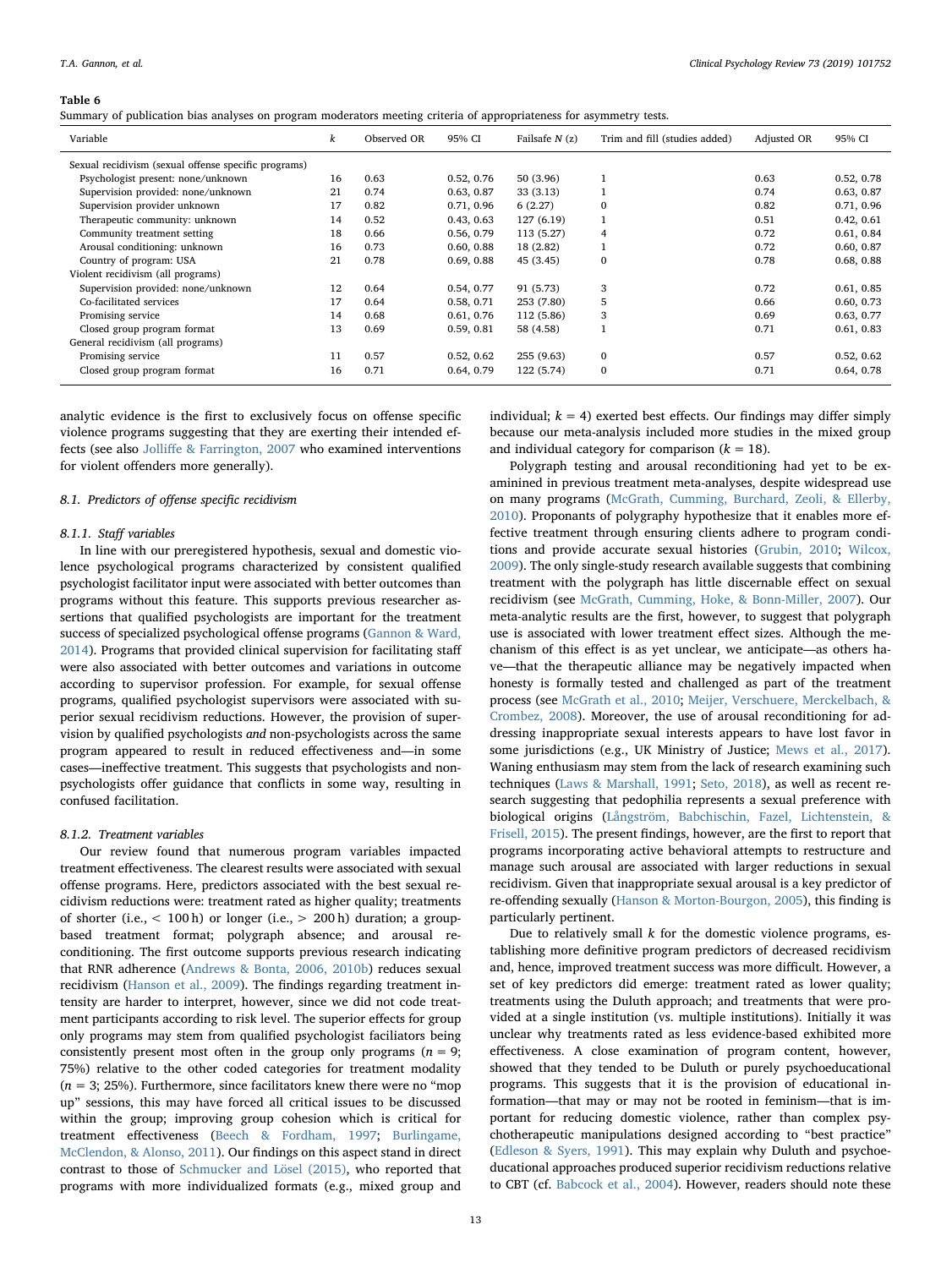suggestions cautiously since they are just that and are based on relatively small ks. Finally, the superior outcomes associated with treatments administered at a single site suggests that treatments are most effective when administration is tightly focused.

#### 8.2. Predictors of non-offense specific recidivism

Our findings for general violent recidivism, across all programs, showed that qualified psychologist input, receiving supervision, and the absence of conflicting psychologist/non-psychologist supervision were associated with the largest violent recidivism reductions. This mirrored the staff effects found for offense specific recidivism outcomes; however, similar effects were not found for general recidivism. It may be that the effects of qualified psychological input, receiving supervision, and supervisor professions are less visible for general recidivism since the content of specialized offense programs and, by extension, supervision are most likely to focus on offense specific—and typically violent—criminogenic issues. In fact, few program variables emerged as consistent predictors of non-offense recidivism and, when they did, they largely reflected those already targeted for offense specific recidivism. The finding that treatment is associated with best results when administered at a single site suggests that treatment integrity may be a critical, yet neglected, factor associated with treatment success more broadly (see [Schmucker & Lösel, 2015](#page-17-1)).

#### 8.3. Interpretative context

Good meta-analyses should represent a complete and accurate picture of the overall study population ([Bown & Sutton, 2010](#page-16-40); [Lipsey &](#page-16-41) [Wilson, 2001\)](#page-16-41). Limiting our searches to documents written in English may have omitted a small number of studies from our analyses. Nevertheless, we made every effort to obtain a full cohort of studies. Just under half of the documents we obtained (44%) were gathered from materials other than peer reviewed journals and asymmetry tests illustrated that publication bias was not a concern.

Previous meta-analyses examining specialized offense treatments have been critiqued regarding the quality of evaluation studies examined, with most authors arguing that stronger randomized designs are required ([Babcock et al., 2004;](#page-16-10) [Hanson et al., 2002](#page-16-6); [Hanson et al.,](#page-16-16) [2009;](#page-16-16) [Schmucker & Lösel, 2015](#page-17-1); Walton [& Chou, 2015](#page-17-6)). Our metaanalysis is no exception to such critique since few studies used a randomized design. However, we did record quality of study design through examining whether each study employed matching criteria as well as the overall quality of recidivism variables used within each study. Using these indicators we were able to show that, with the exception of domestic violence programs, study design and matching had surprisingly little impact on recidivism reductions (see also [Hanson](#page-16-6) [et al., 2002](#page-16-6); [Hanson et al., 2009](#page-16-16)). In fact, since higher recidivism rates are associated with drop-outs ([Lösel & Schmucker, 2005](#page-16-7)), our intent-totreat meta-analysis is likely to represent a more conservative test of the effects of specialized psychological offense treatment.

All meta-analyses, including this one, are affected by potentially confounded moderator effects ([Lipsey, 2003\)](#page-16-42). Where possible, we examined the individual studies generating each key moderating effect for any obvious patterns of confounding variables.

However, we recognize that numerous unidentified confounders could also be present. A further key limitation was that we did not always have enough information to populate both an "unknown" and a "not present" group for each moderating variable. Whilst this could not be avoided, it suggests that study authors could improve upon the quality of staffing and treatment program information provided in published and unpublished reports. We know, for example, that many competent professionals (e.g., social workers, psychiatrists) would not have been classified as independent registered psychologists. However, information was simply not available to conduct coding and analyses based on facilitator profession. We suggest authors clearly report each

of the program and staff variables outlined in [Tables 2 and 3](#page-6-0) in all future evaluations as an absolute minimum.

#### 8.4. Future policy and practice directions

The outcomes of this meta-analysis are the first to suggest that specialized psychological programs that target various offending behaviors are effective. Although there was significant heterogeneity across the outcomes of individual studies, our review suggests ways that policy makers and program providers might optimize program outcomes. First, the results indicate that program developers should provide qualified psychologists who are consistently present in hands-on treatment; and second, facilitators should be provided with supervision opportunities that are similar across the program. Interestingly, less than one in five programs consistently used qualified psychologists in hands-on facilitation and the majority of these (83.3%;  $n = 10$ ) were implemented in the 1970s, 1980s, or 1990s rather than more recently. The provision of supervision was more evenly spread. We recognize the significant pressures that policy makers face providing cost effective programs to large numbers of individuals ([Gannon & Ward, 2014](#page-16-19)). As an indication of this, correctional systems in a number of international jurisdictions have been moving away from the direct involvement of psychologists as treatment providers, with therapeutic activities such as running manual-based groups being delegated to correctional program officers who may have little or no formal clinical training. Ironically, it seems that this variable is correlated with optimum behavioral change and yet qualified psychologist hands-on input is lacking in programs implemented in recent years. This may explain why we did not find more modern treatments to bring about improved outcomes (see also [Lösel & Schmucker, 2005](#page-16-7)). Qualified psychological staff and regular supervision come at a clear financial cost. Program providers could consider the benefits of pruning down staff facilitation numbers as a compensatory financial strategy given that individual and co-facilitated programs seem to be equally beneficial. Program providers might also want to consider methods for tightly controlling program implementation given that we found single site treatments seemed to fare better than multisite treatments.

Further offense specific practice implications are available for those involved in sexual offense and domestic violence policy. Regarding sexual offense programming, the results indicate that best practice guidelines in this area should be revised to include (1) cautionary messages regarding polygraph use within the therapeutic context, and (2) further commentary on—and expansion of—the evidence base around behavioral reconditioning as a treatment tool. Those tasked with developing and managing programs for those who have been domestically violent should seek out the best educational materials possible and consider how such materials can be skilfully woven into program facilitation to produce optimal results.

## 9. Conclusions

Previous researchers have noted that it is difficult to ascertain the exact variables responsible for apparent recidivism reductions when engaging in large scale meta-analytic work ([Hanson et al., 2002](#page-16-6)); we agree, particularly when heterogeneity of findings is present across studies. However, the findings from this review across traditional and emerging specialized psychological offense programs presents converging evidence that such programs impact a broad range of offending behaviors in addition to impressive reductions in offense specific recidivism. Amidst these findings, however, lies an important moderating variable that has been neglected in previous meta-analyses: program staffing. If specialized psychological offense programs are to be effective, then our review suggests that researchers and clinicians must seriously consider these factors in addition to study design quality.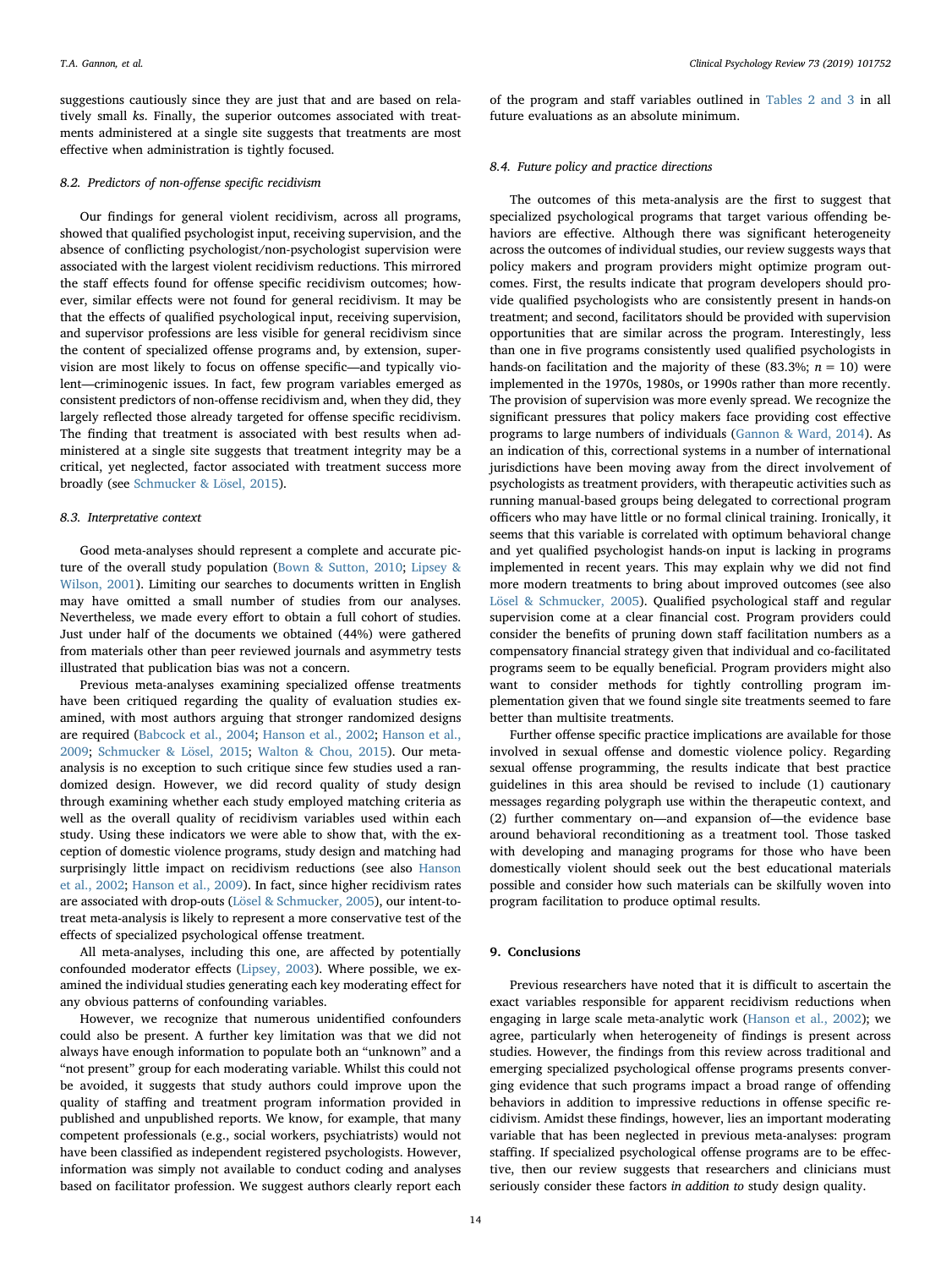#### Role of funding sources

This research did not receive any specific grant from funding agencies in the public, commercial, or not for profit sectors.

#### Contributors

Authors Theresa A. Gannon, Mark E. Olver, and Jaimee S. Mallion designed the study and coding manual. Authors Theresa A. Gannon, Jaimee S. Mallion, and Mark James conducted the literature searches. Author Theresa A. Gannon contacted all authors of identified manuscripts. Authors Mark E. Olver and Mark James conducted the statistical analyses. Author Theresa A. Gannon wrote the final draft of the manuscript and all authors contributed to and have approved the final copy.

# Conflict of interests

There are no known conflicts of interest that could have inappropriately influenced or be perceived to have influenced this research manuscript.

## Acknowledgements

We thank the authors of articles included in this meta-analysis who generously gave their time to provide coding information. We also thank ATSA Listserv members for responding to calls for information requested during the preparation of this manuscript.

# Appendix A. Studies included in meta-analysis

Abracen, J., & Looman, J. (2017, October). Community management of sexual offenders. Paper presented at the Association for the Treatment of Sexual Abuser's 36th Annual Conference, Missouri, USA.

Abracen, J., Looman, J., Ferguson, M., Harkins, L., & Mailloux, D. (2011). Recidivism among treated sexual offenders and comparison subjects: Recent outcome data from the Regional Treatment Centre (Ontario) high-intensity sex offender treatment programme. Journal of Sexual Aggression, 17, 142-152. doi:[https://doi.org/10.1080/](https://doi.org/10.1080/13552600903511980) [13552600903511980](https://doi.org/10.1080/13552600903511980)

Allam, J. (2000). Community-based treatment for sex offenders: An evaluation. (Unpublished doctoral dissertation). University of Birmingham, Birmingham, UK.

Aytes, K., Olsen, S. S., Zakrajsek, T., Murray, P., & Ireson, R. (2001). Cognitive/behavioral treatment for sexual offenders: an examination of recidivism. Sexual Abuse: A Journal of Research and Treatment, 13, 223- 231. doi:1079-0632/01/1000-0223

Babcock, J. C., & Steiner, R. (1999). The relationship between treatment, incarceration, and recidivism of battering: A program evaluation of Seattle's coordinated community response to domestic violence. Journal of Family Psychology, 13, 46-59. doi:[https://doi.org/10.](https://doi.org/10.1037/0893-3200.13.1.46) [1037/0893-3200.13.1.46](https://doi.org/10.1037/0893-3200.13.1.46)

Bakker, L., Hudson, S., Wales., D., & Riley, D. (1998). And there was light… Evaluating the Kia Marama Treatment Programme for New Zealand sex offenders against children. Wellington, NZ: Department of Corrections.

Barbaree, H. E., & Seto, M. C. (1998). The ongoing follow-up of sex offenders treated at the Warkworth Sexual Behaviour Clinic. Toronto: Centre for Addiction and Mental Health.

Barnes, J. M. (2000). Recidivism in sex offenders: A follow-up comparison of treated and untreated sex offenders released to the comminity in Kentucky (Unpublished doctoral dissertation). University of Louisville, Kentucky, USA.

Berry, S. (2003). Stopping violent offending in New Zealand: Is treatment an option? New Zealand Journal of Psychology, 32, 92-100.

Blatch, C., O'Sullivan, K., Delaney, J. J., van Doom, G., & Sweller, T.

(2016). Evaluation of an Australian domestic abuse program for offending males. Journal of Aggression, Conflict and Peace Research, 8, 4- 20. doi:<https://doi.org/10.1108/JACPR-10-2015-0194>

Bloomfield, S., & Dixon, L. (2015). An outcome evaluation of the Integrated Domestic Abuse Programme (IDAP) and Community Domestic Violence Programme (CDVP). London, UK: National Offender Management Service.

Buttars, A., Huss, M. T., & Brack, C. (2016). An analysis of an intensive supervision program for sex offenders using propensity scores. Journal of Offender Rehabilitation, 55, 51-68. doi:[https://doi.org/10.](https://doi.org/10.1080/10509674.2015.1107003) [1080/10509674.2015.1107003](https://doi.org/10.1080/10509674.2015.1107003)

Chen, H., Bersani, C., Myers, S. C., & Denton, R. (1989). Evaluating the effectiveness of a court sponsored abuser treatment program. Journal of Family Violence, 4, 309-322. doi:[https://doi.org/10.1007/](https://doi.org/10.1007/bf00978573) [bf00978573](https://doi.org/10.1007/bf00978573)

Cortoni, F., Nunes, K., & Latendresse, M. (2006). An examination of the effectiveness of the violence prevention program. Research report. Ottowa, Ontario: Correctional Service of Canada. Retrieved from [http://www.csc-scc.gc.ca/research/092/r178\\_e.pdf](http://www.csc-scc.gc.ca/research/092/r178_e.pdf)

Dobash, R., Dobash, R. E., Cavanagh, K., & Lewis, R. (1996). Reeducation programmes for violent men – An evaluation. Home Office Research and Statistics Directorate Research Findings No. 46. (pp.1-4). London, UK: Home Office.

Dunford, F. W. (2000). The San Diego Navy experiment: An assessment of interventions for men who assault their wives. Journal of Consulting and Clinical Psychology, 68, 468-476. doi:[https://doi.org/10.](https://doi.org/10.1037/0022-006X.68.3.468) [1037/0022-006X.68.3.468](https://doi.org/10.1037/0022-006X.68.3.468)

Dutton, D. G. (1986). The outcome of court-mandated treatment for wife assault: A quasi-experimental evaluatino. Violence and Victims, 1, 163-175.

Dutton, D. G., Bodnarchuk, M., Kropp, R., Hart, S. D., & Ogloff, J. R. P. (1997). Wife assault treatment and criminal recidivism: An 11-year follow-up. International Journal of Offender Therapy and Comparative Criminology, 41, 9-23. doi:[https://doi.org/10.1177/](https://doi.org/10.1177/0306624x9704100102) [0306624x9704100102](https://doi.org/10.1177/0306624x9704100102)

Duwe, G., & Goldman, R. A. (2009). The impact of prison-based treatment on sex offender recidivism: Evidence from Minnesota. Sexual Abuse: A Journal of Research and Treatment, 21, 279-307. doi:[https://](https://doi.org/10.1177/1079063209338490) [doi.org/10.1177/1079063209338490](https://doi.org/10.1177/1079063209338490)

Feder, L., & Dugan, L. (2002). A test of the efficacy of court-mandated counseling for domestic violence offenders: The broward experiment. Justice Quarterly, 19, 343-375. doi: [https://doi.org/10.1080/](https://doi.org/10.1080/07418820200095271) [07418820200095271](https://doi.org/10.1080/07418820200095271)

Friendship, C., Mann, R. E., & Beech, A. R. (2003). Evaluation of a national prison-based treatment program for sexual offenders in England and Wales. Journal of Interpersonal Violence, 18, 744-759. doi[:https://doi.org/10.1177/0886260503253236](https://doi.org/10.1177/0886260503253236)

Goodman-Delahunty, J., & O'Brien, K. (2014). Parental sexual offending: Managing risk through diversion. Trends and Issues in Crime and Criminal Justice, 482, 1-9.

Grady, M. D., Edwards, D., Pettus-Davis, C., & Abramson, J. (2012). Does volunteering for sex offender treatment matter? Using propensity score analysis to understand the effects of volunteerism and treatment on recidivism. Sexual Abuse: A Journal of Research and Treatment, 25, 319-346. doi: <https://doi.org/10.1177/1079063212459085>

Hanson, R. K., Broom, I., & Stephenson, M. (2004). Evaluating community sex offender treatment programs: A 12-year follow-up of 724 offenders. Canadian Journal of Behavioral Science, 36, 87-96. doi[:https://doi.org/10.1037/h0087220](https://doi.org/10.1037/h0087220)

Hanson, R. K., Steffy, R. A., & Gauthier, R. (1993). Long term recidivism of child molesters. Journal of Consulting and Clinical Psychology, 61, 646-652. doi[:https://doi.org/10.1037/0022-006x.61.4.646](https://doi.org/10.1037/0022-006x.61.4.646)

Harrell, A. (1991). Evaluation of court-ordered treatment for domestic violence offenders. Project report prepared for the State Justice Institute. Washington, USA: The Urban Institute.

Hasisi, B., Shoham, E., Weisburd, D., Haviv, N., & Zelig, A. (2016).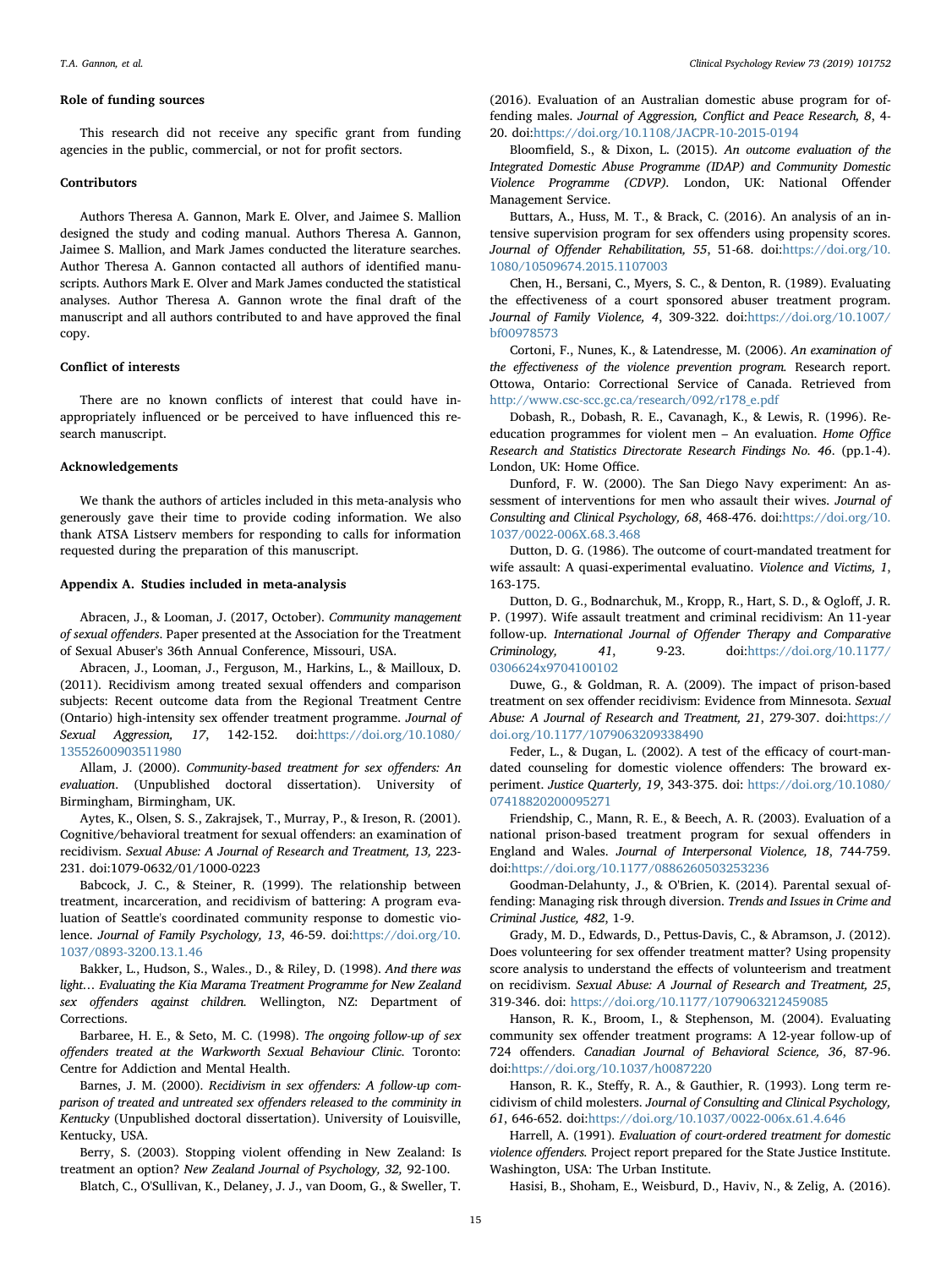The "care package," prison domestic violence programs and recidivism: a quasi-experimental study. Journal of Experimental Criminology, 12, 563-586. doi[:https://doi.org/10.1007/s11292-016-9266-y](https://doi.org/10.1007/s11292-016-9266-y)

Hedderman, C., & Sugg, D. (1996). Does treating sex offenders reduce reoffending? Home Office Research and Statistics Directorate Research Findings No. 45. (pp.1-4). London, UK: Home Office.

Labriola, M., Rempel, M., & Davis, R. C. (2008). Do batterer programs reduce recidivism? Results from a randomized trial in the Bronx. Justice Quarterly, 25, 252-282. doi:[https://doi.org/10.1080/](https://doi.org/10.1080/07418820802024945) [07418820802024945](https://doi.org/10.1080/07418820802024945)

Lambie, I., & Stewart, M. W. (2012). Community solutions for the community's problem: An evaluation of three New Zealand communitybased treatment programs for child sexual offenders. International Journal of Offender Therapy and Comparative Criminology, 56, 1022- 1036. doi: <https://doi.org/10.1177/0306624X11420099>

La Macaza Clinic (2002). Criterion 8 – Program follow-up and ongoing assessment. Unpublished manuscript. La Macaza, Quebec, Canada.

Lin, S.-C., Su, C.-Y., Chou, F. H.-C., Chen, S.-P., Huang, J.-J., Wu, G. T.-E. … & Chen, C.-C. (2009). Domestic violence recidivism in high-risk Taiwanese offenders after the completion of violence treatment programs. The Journal of Forensic Psychiatry & Psychology, 20, 458-472. doi[:https://doi.org/10.1080/14789940802638341](https://doi.org/10.1080/14789940802638341)

Looman, J., Abracen, J., Nicholaichuk, T. P. (2000). Recidivism among treated sexual offenders and matched controls. Data from the Regional Treatment Centre (Ontario). Journal of Interpersonal Violence, 15, 279-290. doi: <https://doi.org/10.1177/088626000015003004>

Mander, A. M., Atrops, M. E., Barnes, A. R., & Munafo, R. (1996). Sex offender treatment program: Intitial recidivism study. Anchorage, Alaska: Department of Corrections and Alaska Justice Statistical Analysis Unit.

Marques, J. K., Wiederanders, M., Day, D. M., Nelson, C., & van Ommeren, A. (2005). Effects of a relapse prevention program on sexual recidivism: Final results from California's Sex Offender Treatment and Evaluation Project (SOTEP). Sexual Abuse: A Journal of Research and Treatment, 17, 79-107. doi[:https://doi.org/10.1007/s11194-005-1212](https://doi.org/10.1007/s11194-005-1212-x) [x](https://doi.org/10.1007/s11194-005-1212-x)

Marshall, W. L., & Barbaree, H. E. (1988). The long-term evaluation of a behavioral treatment program for child molesters. Behaviour Research and Therapy, 26, 499-511. doi[:https://doi.org/10.1016/0005-](https://doi.org/10.1016/0005-7967(88)90146-5) [7967\(88\)90146-5](https://doi.org/10.1016/0005-7967(88)90146-5)

McGrath, R. J., Cumming, G., Livingston, J. A., & Hoke, S. E. (2003). Outcome of a treatment program for adult sex offenders: From prison to community. Journal of Interpersonal Violence, 18, 3-17. doi:[https://doi.](https://doi.org/10.1177/0886260502238537) [org/10.1177/0886260502238537](https://doi.org/10.1177/0886260502238537)

McGrath, R. J., Hoke, S. E., & Vojtisek, J. E. (1998). Cognitive-behavioral treatment of sex offenders: A treatment comparison and longterm follow-up study. Criminal Justice and Behavior, 25, 203-225. doi[:https://doi.org/10.1177/0093854898025002004](https://doi.org/10.1177/0093854898025002004)

Mennicke, A. M., Tripodi, S. J., Vehh, C. A., Wike, D. J., & Kennedy, S. C. (2015). Assessing attitude and reincarceration outcomes associated with in-prison domestic violence treatment program completion. Journal of Offender Rehabilitation, 54, 465-485. doi: [https://doi.org/10.](https://doi.org/10.1080/10509674.2015.1076103) [1080/10509674.2015.1076103](https://doi.org/10.1080/10509674.2015.1076103)

Menton, P. C. (1998). The effect of a domestic violence program on incarcerated batterers. (Unpublished doctoral dissertation). Boston University, Massachusetts, USA.

Mews, A., Di Bella, L., & Purver, M. (2017). Impact evaluation of the prison-based Core Sex Offender Treatment Programme. Ministry of Justice Analytical Series. London: Author.

Minnesota Department of Corrections (1999). Community-based sex offender program evaluation project: 1999 report to the legislature. St Paul, MN: Author.

Mulloy, R., & Smiley, W. C. (1996, August). Recidivism and treated sexual offenders. Paper presented at the International Congress of Psychology, Montreal, Canada.

Nathan, L., Wilson, N. J., & Hilman, D. (2003). Te

Whakakotahitanga: An evaluation of the Te Piriti Special Treatment Programme for child sex offenders in New Zealand. New Zealand: Department of Corrections.

Ohio Department of Rehabilitation and Correction (1996). Five year recidivism follow-up of sex offender releases. Ohio: Author.

Olver, M. E., Marshall, L. E., Marshall, W. L., & Nicholaichuk, T. P. (2018). A long-term outcome assessment of the effects on subsequent re-offense rates of a strengths-based RNR treatment program for sex offenders. Sexual Abuse [Online First]. doi:[https://doi.org/10.1177/](https://doi.org/10.1177/1079063218807486) [1079063218807486](https://doi.org/10.1177/1079063218807486)

Olver, M. E., Nicholaichuk, T. P., Gu, D., & Wong, S. C. P. (2013). Sex offender treatment outcome, actuarial risk, and the aging sex offender in Canadian corrections: A long-term follow-up. Sexual Abuse: A Journal of Research and Treatment, 25, 396-422. doi:[https://doi.org/10.](https://doi.org/10.1177/1079063212464399) [1177/1079063212464399](https://doi.org/10.1177/1079063212464399)

Olver, M. E., Wong, S. C. P., & Nicholaichuk, T. P. (2009). Outcome evaluation of a high-intensity inpatient sex offender treatment program. Journal of Interpersonal Violence, 24, 522-536. doi:[https://doi.org/10.](https://doi.org/10.1177/0886260508317196) [1177/0886260508317196](https://doi.org/10.1177/0886260508317196)

Palmer, S. E., Brown, R. A., & Barrera, M. E. (1992). Group treatment program for abusive husbands: Long-term evaluation. American Journal of Orthopsychiatry, 62, 276-283. doi:[https://doi.org/10.1037/](https://doi.org/10.1037/h0079336) [h0079336](https://doi.org/10.1037/h0079336)

Pellegrini, K. L. (1999). Analysis of a violence intervention program: Population, treatment compliance, and recidivism. (Unpublished doctoral dissertation). George Fox University, Newberg, Oregon, USA.

Pérez, D. M. (2007). An outcome evaluation of the Brunswick Correctional Center Sex Offender Residential Treatment (SORT) Program. (Unpublished doctoral dissertation). University of Maryland, College Park, Maryland, USA.

Perkins, D. (1987). A psychological treatment programme for sex offenders. In B. J. Macgurk & D. M. Thornton (Eds.), Applying psychology to imprisonment: Theory and practice (pp. 191-217). London: Her Majesty's Stationary Office Books.

Polaschek, D. L. L. (2006). Cognitive-behavioral rehabilitation for high-risk violence offenders: An outcome evaluation of the Violence Prevention Unit. Journal of Interpersonal Violence, 26, 664-682. doi[:https://doi.org/10.1177/0886260510365854](https://doi.org/10.1177/0886260510365854)

Polaschek, D. L. L., Yesberg, J. A., Bell, R. K., Casey, A. R., & Dickson, S. R. (2016). Intensive psychological treatment of high-risk violence offenders: Outcomes and pre-release mechanisms. Psychology, Crime & Law, 22, 344-365. doi[:https://doi.org/10.1080/1068316X.](https://doi.org/10.1080/1068316X.2015.1109088) [2015.1109088](https://doi.org/10.1080/1068316X.2015.1109088)

Proctor, E. (1996). A five-year outcome evaluation of a communitybased treatment programfor convicted sexual offenders run by the probation service. Journal of Sexual Aggression, 2, 3-16. doi:[https://doi.](https://doi.org/10.1080/13552609608413253) [org/10.1080/13552609608413253](https://doi.org/10.1080/13552609608413253)

Rattenbury, F. R. (1986). The outcomes of hospitalized and incarcerated sex offenders: A study of offender types, recidivism rates, and identifying characteristics of the repeat offender. (Unpublished doctoral dissertation). Loyola University of Chicago, IL, USA.

Scalora, M. J., & Garbin, C. (2003). A multivariate analysis of sex offender recidivism. International Journal of Offender Therapy and Comparative Criminology, 47, 309-323, doi:[https://doi.org/10.1177/](https://doi.org/10.1177/0306624X03252396) [0306624X03252396](https://doi.org/10.1177/0306624X03252396)

Schweitzer, R., & Dwyer, J. (2003). Sex crime recidivism: Evaluation of a sexual offender treatment program. Journal of Interpersonal Violence, 18, 1292-1310. doi: [https://doi.org/10.1177/](https://doi.org/10.1177/0886260503256658) [0886260503256658](https://doi.org/10.1177/0886260503256658)

Seager, J. A., Jellicoe, D., & Dhaliwal, G. K. (2004). Refusers, dropouts, and completers: Measuring sex offender treatment efficacy. International Journal of Offender Therapy and Comparative Criminology, 48, 600-612. doi[:https://doi.org/10.1177/030662X04263885](https://doi.org/10.1177/030662X04263885)

Smallbone, S., & McHugh, M. (2010). Outcomes of Queensland corrective services sex offender treatment programs. Brisbane: Griffith University.

16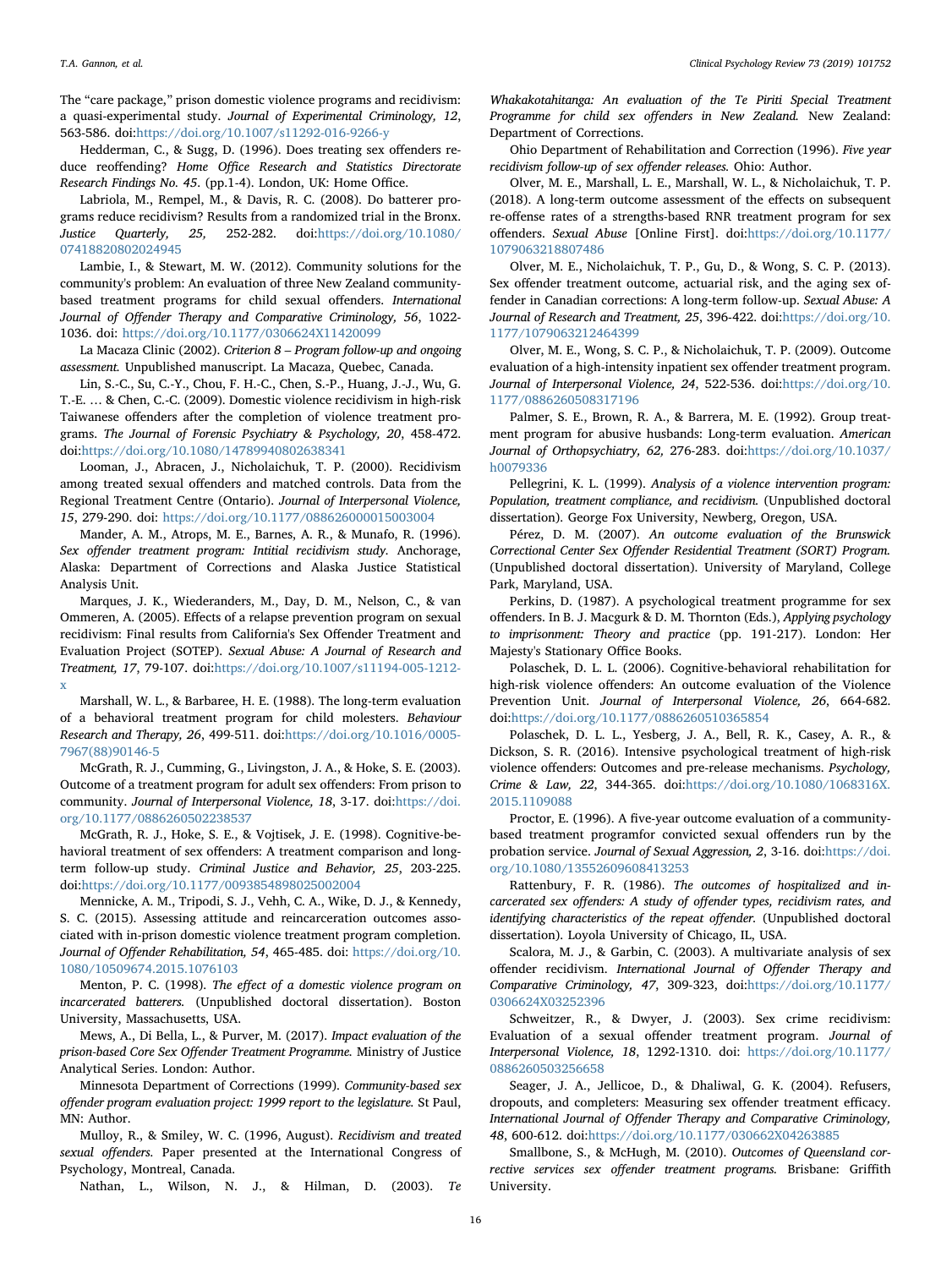Smid, W. J., Kamphuis, J. H., Wever, E. C., & Van Beck, D. J. (2016). A quasi-experimental evaluation of high-intensity inpatient sex offender treatment in the Netherlands. Sexual Abuse: A Journal of Research and Treatment, 28, 469-485. doi:[https://doi.org/10.1177/](https://doi.org/10.1177/1079063214535817) [1079063214535817](https://doi.org/10.1177/1079063214535817)

Song, L., & Lieb, R. (1995) Washington state sex offenders: Overview of recidivism studies. Document No. 95-02-1101. Olympia, WA: Washington State Institute for Public Policy.

Stalans, L. J., Seng, M., Yarnold, P., Lavery, T. & Swartz, J. (2001). Process and initial impact evaluation of the Cook County Adult Probation Department's Sex Offender Program: final and summary report for the period of June 1997 to June 2000. Chicago, IL: Illinois Department of Corrections.

Syers, M., & Edleson, J. L. (1992). The combined effects of coordinated criminal justice intervention in woman abuse. Journal of Interpersonal Violence, 7, 490-502. doi: [https://doi.org/10.1177/](https://doi.org/10.1177/088626092007004005) [088626092007004005](https://doi.org/10.1177/088626092007004005)

Taylor, B. G., Davis, R. C., & Maxwell, C. D. (2001). The effects of a group batterer treatment program: A randomized experiment in Brooklyn. Justice Quarterly, 18, 171-201. doi:[https://doi.org/10.1080/](https://doi.org/10.1080/07418820100094861) [07418820100094861](https://doi.org/10.1080/07418820100094861)

Washington State Institute for Public Policy (1998). Sex offenses in Washingon state: 1998 update. Olympia, WA: Author.

Washington State Institute for Public Policy (2005). Sex offender sentencing in Washingon state: Recidivism rates. Olympia, WA: Author.

Zgoba, K. M., & Simon, L. M. J. (2005). Recidivism rates of sexual offenders up to 7 years later: Does treatment matter? Criminal Justice Review, 30, 155-173. doi: <https://doi.org/10.1177/0734016805284146>

#### References

- <span id="page-16-3"></span>Alexander, M. (1999). Sexual offender treatment efficacy revisited. Sexual Abuse: A Journal of Research and Treatment, 11, 101–116. [https://doi.org/10.1007/](https://doi.org/10.1007/BF02658841) [BF02658841.](https://doi.org/10.1007/BF02658841)
- <span id="page-16-21"></span>[Andrews, D. A., & Bonta, J. L. \(2006\).](http://refhub.elsevier.com/S0272-7358(18)30329-5/rf0010) The psychology of criminal conduct (4th ed.). [Cincinnati, OH: Anderson.](http://refhub.elsevier.com/S0272-7358(18)30329-5/rf0010)
- [Andrews, D. A., & Bonta, J. L. \(2010a\).](http://refhub.elsevier.com/S0272-7358(18)30329-5/rf0015) The psychology of criminal conduct (5th ed.). [Cincinnati, OH: Anderson.](http://refhub.elsevier.com/S0272-7358(18)30329-5/rf0015)
- <span id="page-16-22"></span>Andrews, D. A., & Bonta, J. L. (2010b). Rehabilitating criminal justice policy and practice. Psychology, Public Policy, and Law, 16, 39–55. <https://doi.org/10.1037/a0018362>.
- <span id="page-16-10"></span>Babcock, J. C., Green, C. E., & Robie, C. (2004). Does batterers' treatment work? A metaanalytic review of domestic violence treatment. Clinical Psychology Review, 23, 1023–1053. [https://doi.org/10.1016/j/cpr.2002.07.001.](https://doi.org/10.1016/j/cpr.2002.07.001)
- <span id="page-16-30"></span>Beech, A. R., & Fordham, A. S. (1997). Therapeutic climate of sexual offender treatment programs. Sexual Abuse: A Journal of Research and Treatment, 9, 219–237. [https://doi.](https://doi.org/10.1177/107906329700900306) [org/10.1177/107906329700900306](https://doi.org/10.1177/107906329700900306).
- <span id="page-16-14"></span>Beech, A. R., Freemantle, N., Power, C., & Fisher, D. (2015). An examination of potential biases in research designs used to assess the efficacy of sex offender treatment. Journal of Aggression, Conflict and Peace Research, 7, 1–19. [https://doi.org/10.1108/](https://doi.org/10.1108/JACPR-01-2015-0154) [JACPR-01-2015-0154.](https://doi.org/10.1108/JACPR-01-2015-0154)
- <span id="page-16-29"></span>Bloomfield, S., & Dixon, L. (2015). [An outcome evaluation of the integrated domestic abuse](http://refhub.elsevier.com/S0272-7358(18)30329-5/rf0040) [programme \(IDAP\) and community domestic violence programme \(CDVP\).](http://refhub.elsevier.com/S0272-7358(18)30329-5/rf0040) London, UK: National Off[ender Management Service.](http://refhub.elsevier.com/S0272-7358(18)30329-5/rf0040)
- <span id="page-16-40"></span>Bown, M. J., & Sutton, A. J. (2010). Quality control in systematic reviews and metaanalyses. European Journal of Vascular and Endovascular Surgery, 40, 669–677. [https://doi.org/10.1016/j.ejvs.2010.07.011.](https://doi.org/10.1016/j.ejvs.2010.07.011)
- <span id="page-16-20"></span>Bullock, K., Bunce, A., & Dodds, C. (2017). The mechanics of reform: Implementing correctional programmes in English prisons. The Howard Journal, 57, 3–20. [https://](https://doi.org/10.1111/hojo.12232) [doi.org/10.1111/hojo.12232](https://doi.org/10.1111/hojo.12232).
- <span id="page-16-31"></span>Burlingame, G. M., McClendon, D. T., & Alonso, J. (2011). Cohesion in group therapy. Psychotherapy, 48, 34–42. [https://doi.org/10.1037/a0022063.](https://doi.org/10.1037/a0022063)
- <span id="page-16-23"></span>[Cochran, W. G. \(1954\). The combination of estimates from di](http://refhub.elsevier.com/S0272-7358(18)30329-5/rf0060)fferent experiments. [Biometrics,](http://refhub.elsevier.com/S0272-7358(18)30329-5/rf0060) 10, 101–129.
- <span id="page-16-0"></span>Cortoni, F., Nunes, K., & Latendresse, M. (2006). An examination of the effectiveness of the violence prevention program. Research report. Ottowa, Ontario: Correctional Service of Canada. Retrieved from [http://www.csc-scc.gc.ca/research/092/r178\\_e.pdf](http://www.csc-scc.gc.ca/research/092/r178_e.pdf).
- <span id="page-16-11"></span>Davis, R. C., & Taylor, B. G. (1999). Does batterer treatment reduce violence? A synthesis of the literature. Women & Criminal Justice, 10, 69–93. [https://doi.org/10.1300/](https://doi.org/10.1300/j012v10n02_05) [j012v10n02\\_05.](https://doi.org/10.1300/j012v10n02_05)
- <span id="page-16-15"></span>Dennis, J. A., Khan, O., Ferriter, M., Huband, N., Powney, M. J., & Duggan, C. (2012). Psychological interventions for adults who have sexually offended or are at risk of offending (review). Cochrane Database of Systematic Reviews, 12. [https://doi.org/10.](https://doi.org/10.1002/14651858.CD007507.pub2) [1002/14651858.CD007507.pub2.](https://doi.org/10.1002/14651858.CD007507.pub2)
- <span id="page-16-1"></span>Dowden, C., & Andrews, D. A. (2000). Eff[ective correctional treatment and violent re](http://refhub.elsevier.com/S0272-7358(18)30329-5/rf0075)offending: A meta-analysis. [Canadian Journal of Criminology, 42](http://refhub.elsevier.com/S0272-7358(18)30329-5/rf0075), 449–467.
- <span id="page-16-17"></span>Dowden, C., & Andrews, D. A. (2004). The importance of staff practice in delivering

effective correctional treatment: A meta-analytic review of core correctional practice. International Journal of Offender Therapy and Comparative Criminology, 48, 203–214. <https://doi.org/10.1177/0306624X03257765>.

- <span id="page-16-28"></span>Dutton, D. G., Bodnarchuk, M., Kropp, R., Hart, S. D., & Ogloff, J. R. P. (1997). Wife assault treatment and criminal recidivism: An 11-year follow-up. International Journal of Offender Therapy and Comparative Criminology, 41, 9–23. [https://doi.org/10.1177/](https://doi.org/10.1177/0306624x9704100102) [0306624x9704100102.](https://doi.org/10.1177/0306624x9704100102)
- <span id="page-16-26"></span>Duval, S., & Tweedie, R. (2000). Trim and fill: A simple funnel-plot-based method of testing and adjusting for publication bias in meta-analysis. Biometrics, 56, 455–463. [https://doi.org/10.2307/2669529.](https://doi.org/10.2307/2669529)
- <span id="page-16-12"></span>Eckhardt, C. I., Murphy, C. M., Whitaker, D. J., Sprunger, J., Dykstra, R., & Woodard, K. (2013). The effectiveness of intervention programs for perpetrators and victims of intimate partner violence. Partner Abuse, 4, 196–231. [https://doi.org/10.1891/1946-](https://doi.org/10.1891/1946-6560.4.2.196) [6560.4.2.196](https://doi.org/10.1891/1946-6560.4.2.196).
- <span id="page-16-39"></span>Edleson, J. L., & Syers, M. (1991). The effects of group treatment for men who batter: An 18-month follow up study. Research on Social Work Practice, 1, 227–243. [https://doi.](https://doi.org/10.1177/104973159100100301) [org/10.1177/104973159100100301](https://doi.org/10.1177/104973159100100301).
- <span id="page-16-13"></span>Feder, L., & Wilson, D. B. (2005). A meta-analytic review of court-mandated batterer intervention programs: Can courts affect abusers' behavior? Journal of Experimental Criminology, 1, 239–262. [https://doi.org/10.1007/s11292-005-1179-0.](https://doi.org/10.1007/s11292-005-1179-0)
- <span id="page-16-9"></span>Forde, R. A. (2017). [Bad psychology: How forensic psychology left science behind.](http://refhub.elsevier.com/S0272-7358(18)30329-5/rf0110) London: [Jessica Kingsley Publishers](http://refhub.elsevier.com/S0272-7358(18)30329-5/rf0110).
- <span id="page-16-4"></span>Gallagher, C. A., Wilson, D. B., Hirschfi[eld, P., Coggeshall, M. B., & MacKenzie, D. L.](http://refhub.elsevier.com/S0272-7358(18)30329-5/rf0115) [\(1999\). A quantitative review of the e](http://refhub.elsevier.com/S0272-7358(18)30329-5/rf0115)ffects of sex offender treatment on sexual reoffending. [Corrections Management Quarterly, 3](http://refhub.elsevier.com/S0272-7358(18)30329-5/rf0115), 19–29.
- <span id="page-16-19"></span>Gannon, T. A., & Ward, T. (2014). Where has all the psychology gone? A critical review of evidence-based psychological practice in correctional settings. Aggression and Violence Behavior, 19, 435–446. [https://doi.org/10.1016/j.avb.2014.06.006.](https://doi.org/10.1016/j.avb.2014.06.006)
- <span id="page-16-33"></span>Grubin, D. (2010). Importance of standard practice in delivering effective in the polygraph and forensic psychiatry. The Journal of the American Academy of Psychiatry and Law, 38, 446–451. Retrieved from [http://jaapl.org/content/jaapl/38/4/446.full.pdf.](http://jaapl.org/content/jaapl/38/4/446.full.pdf)
- <span id="page-16-5"></span>Hall, G. C. N. (1995). Sexual offender recidivism revisited: A meta-analysis of recent treatment studies. Journal of Consulting and Clinical Psychology, 63, 802–809. [https://](https://doi.org/10.1037//0022-006x.5.802) [doi.org/10.1037//0022-006x.5.802.](https://doi.org/10.1037//0022-006x.5.802)
- <span id="page-16-16"></span>Hanson, R. K., Bourgon, G., Helmus, L., & Hodgson, S. (2009). The principles of effective correctional treatment also apply to sexual offenders: A meta-analysis. Criminal Justice and Behavior, 36, 865–891. <https://doi.org/10.1177/0093854809338545>.
- <span id="page-16-27"></span>Hanson, R. K., & Bussière, M. T. (1998). Predicting relapse: A meta-analysis of sexual offender recidivism studies. Journal of Consulting and Clinical Psychology, 66, 348–362. <https://doi.org/10.1037/0022-006x.66.2.348>.
- <span id="page-16-6"></span>Hanson, R. K., Gordon, A., Harris, A. J. R., Marques, J. K., Murphy, W., Quinsey, V. L., & Seto, M. C. (2002). First report of the collaborative outcome data project on the effectiveness of psychological treatment for sex offenders. Sexual Abuse: A Journal of Research and Treatment, 14, 169–194. [https://doi.org/10.1177/](https://doi.org/10.1177/107906320201400207) [107906320201400207](https://doi.org/10.1177/107906320201400207).
- <span id="page-16-38"></span>Hanson, R. K., & Morton-Bourgon, K. E. (2005). The characteristics of persistent sexual offenders: A meta-analysis of recidivism studies. Journal of Consulting and Clinical Psychology, 73, 1154–1163. <https://doi.org/10.1037/0022-006x.73.6.1154>.
- <span id="page-16-24"></span>Higgins, J. P. T., Thompson, S. G., Deeks, J. J., & Altman, D. G. (2003). Measuring inconsistency in meta-analyses. British Medical Journal, 327, 557–560. [https://doi.org/](https://doi.org/10.1136/bmj.327.7414.557) [10.1136/bmj.327.7414.557](https://doi.org/10.1136/bmj.327.7414.557).
- <span id="page-16-18"></span>[Hoberman, H. M. \(2016\). Forensic psychotherapy for sexual o](http://refhub.elsevier.com/S0272-7358(18)30329-5/rf0160)ffenders: Likey factors contributing to its apparent ineff[ectiveness. In A. Phenix, & H. M. Hoberman \(Eds.\).](http://refhub.elsevier.com/S0272-7358(18)30329-5/rf0160) Sexual off[ending: Predisposing antecedents, assessments and mangement](http://refhub.elsevier.com/S0272-7358(18)30329-5/rf0160) (pp. 667–712). [NY: Springer.](http://refhub.elsevier.com/S0272-7358(18)30329-5/rf0160)
- <span id="page-16-25"></span>Ioannidis, J. P. A., & Trikalinos, T. A. (2007). The appropriateness of asymmetry tests for publication bias in meta-analyses: A large survey. Canadian Medical Association Journal, 176, 1091–1096. [https://doi.org/10.1503/cmaj.060410.](https://doi.org/10.1503/cmaj.060410)
- <span id="page-16-2"></span>Jolliff[e, D., & Farrington, D. P. \(2007, December\).](http://refhub.elsevier.com/S0272-7358(18)30329-5/rf0170) A systematic review of the national and international evidence on the eff[ectiveness of interventions with violent o](http://refhub.elsevier.com/S0272-7358(18)30329-5/rf0170)ffenders. Series [16/07London: Ministry of Justice Research](http://refhub.elsevier.com/S0272-7358(18)30329-5/rf0170).
- <span id="page-16-37"></span>Långström, N., Babchischin, K. M., Fazel, S., Lichtenstein, P., & Frisell, T. (2015). Sexual offending runs in families: A 37-year nationwide study. International Journal of Epidemiology, 44, 713–720. <https://doi.org/10.1093/ije/dyv029>.
- <span id="page-16-36"></span>Laws, D. R., & Marshall, W. L. (1991). Masturbatory reconditioning with sexual deviates: An evaluative review. Aggression and Violent Behavior, 13, 13–25. [https://doi.org/10.](https://doi.org/10.1016/0146-6402(91)90012-Y) [1016/0146-6402\(91\)90012-Y.](https://doi.org/10.1016/0146-6402(91)90012-Y)
- <span id="page-16-42"></span>Lipsey, M. W. (2003). Those confounded moderators in meta-analysis: Good, bad, and ugly. The Annals of the American Academy of Political and Social Science, 587, 69–81. [https://doi.org/10.1177/0002716202250791.](https://doi.org/10.1177/0002716202250791)
- <span id="page-16-41"></span>Lipsey, M. W., & Wilson, D. B. (2001). [Applied social research methods series; Vol. 49.](http://refhub.elsevier.com/S0272-7358(18)30329-5/rf0190) Practical meta-analysis. [Thousand Oaks, CA: Sage](http://refhub.elsevier.com/S0272-7358(18)30329-5/rf0190).
- <span id="page-16-7"></span>Lösel, F., & Schmucker, M. (2005). The effectiveness of treatment for sexual offenders: A comprehensive meta-analysis. Journal of Experimental Criminology, 1, 117–146. [https://doi.org/10.1007/s11292-004-6466-7.](https://doi.org/10.1007/s11292-004-6466-7)
- <span id="page-16-32"></span>[McGrath, R. J., Cumming, G., Burchard, B., Zeoli, S., & Ellerby, L. \(2010\).](http://refhub.elsevier.com/S0272-7358(18)30329-5/rf0200) Current practices [and emerging trends in sexual abuser management: The safer society 2009 north American](http://refhub.elsevier.com/S0272-7358(18)30329-5/rf0200) survey. [Brandon, Vermont: Safer Society Press.](http://refhub.elsevier.com/S0272-7358(18)30329-5/rf0200)
- <span id="page-16-34"></span>McGrath, R. J., Cumming, G., Hoke, S. E., & Bonn-Miller, M. O. (2007). Outcomes in a community sex offender treatment program: A comparison between polygraphed and matched non-polygraphed offenders. Sexual Abuse: A Journal of Research and Treatment, 19, 381–393. [https://doi.org/10.1007/s11194-007-9058-z.](https://doi.org/10.1007/s11194-007-9058-z)
- <span id="page-16-35"></span>Meijer, E. H., Verschuere, B., Merckelbach, H. L. G. J., & Crombez, G. (2008). Sex offender management using the polygraph: A critical review. International Journal of Law and Psychiatry, 31, 423–429. <https://doi.org/10.1016/j.ijlp.2008.08.007>.
- <span id="page-16-8"></span>Mews, A., Di Bella, L., & Purver, M. (2017). [Impact evaluation of the prison-based Core Sex](http://refhub.elsevier.com/S0272-7358(18)30329-5/rf0215)